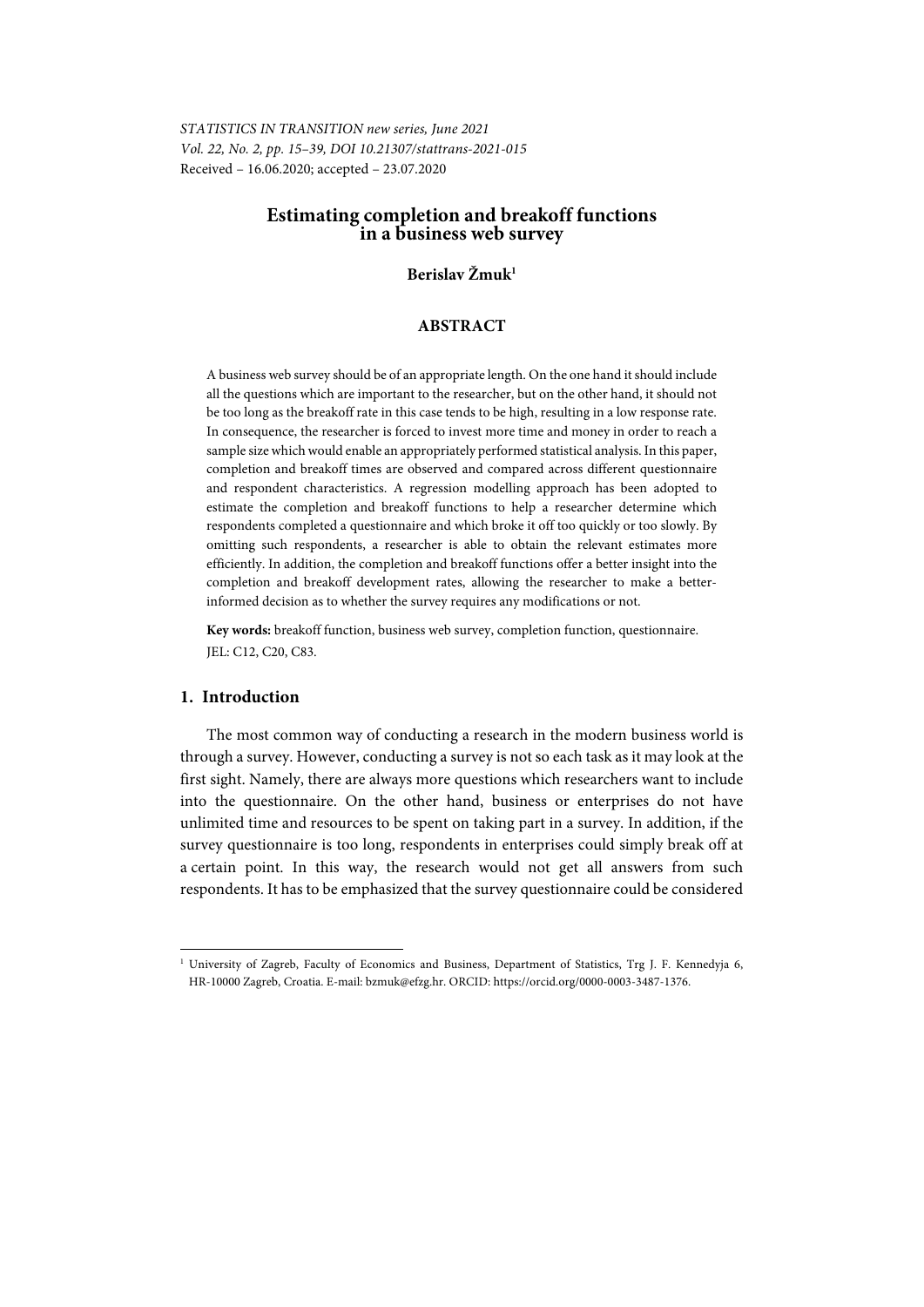too long not only because it has too many questions, but because it has too difficult questions for the respondents as well.

Consequently, the question is how to make a survey of an optimal length. As indicators of an optimal survey length, a researcher could observe completion and breakoff times. If the completion time is too long, a research should reduce the number of questions and lower the level of their complexity. If the breakoff time is too short, the same should be done. However, when the completion time is observed it is assumed that respondents answer all given questions, whereas when the breakoff time is observed the time when they stopped providing answers is observed. In this way, by observing breakoff times, some impact on overall response rates could be given as well.

There are three main outcomes related to the survey response of respondents. So, a respondent can make a decision not to participate in the survey. In that case, survey nonresponse appears (Kish, 1995, Groves, 2006). While survey nonresponse is something unwanted for a researcher, the most wanted situation for a researcher is when a respondent completes the survey by answering all survey questions. The third possible outcome is that a respondent starts with the survey but gives up at some point in the survey. In that case, one can speak about survey breakoff. There are some other types of breakoff like unit and item nonresponse (Peytchev, 2009) but due to limitation of the paper length it will not be discussed here. Also, because survey nonresponse is not the focus of this paper, it will not be observed in more details.

The goal of the paper is to introduce a way how completion and breakoff times could be used in the process of survey preparation. Consequently, in the paper completion and breakoff functions are going to be estimated. Some authors already tried to estimate impact of different items on completion and breakoffs in web surveys. However, they focused only on point estimation and comparison between different surveys. Crawford, Couper and Lamias (2001) estimated the likelihood of breakoff by sharing different information to respondents about the survey length. However, that information was not true for all respondents. Galesic (2006) used three surveys of different length in her analysis. It came out that the 30-minute survey had 40% higher breakoff risk than at a 10-minute survey. By reducing the length of the survey to 20 minutes, the breakoff risk was 20% higher than at a 10-minute survey. Göritz (2006) has shown that surveys with incentives have in average 27% higher probability of being complete. Peytchev (2011) compared breakoffs for respondents in consecutive surveys. He used multinomial regression approach to estimate odds ratios for different previous survey outcomes and for different characteristics of respondents (gender, race, years in school). Similarly, Blumenberg et al. (2018) also compared breakoff rates by comparing different characteristics of respondents by applying logistic regression. Vehovar and Cehovin (2014) conducted meta-analysis and found that 80% of all breakoffs occur on the first introductory pages. Mittereder (2019) used survival analysis for predicting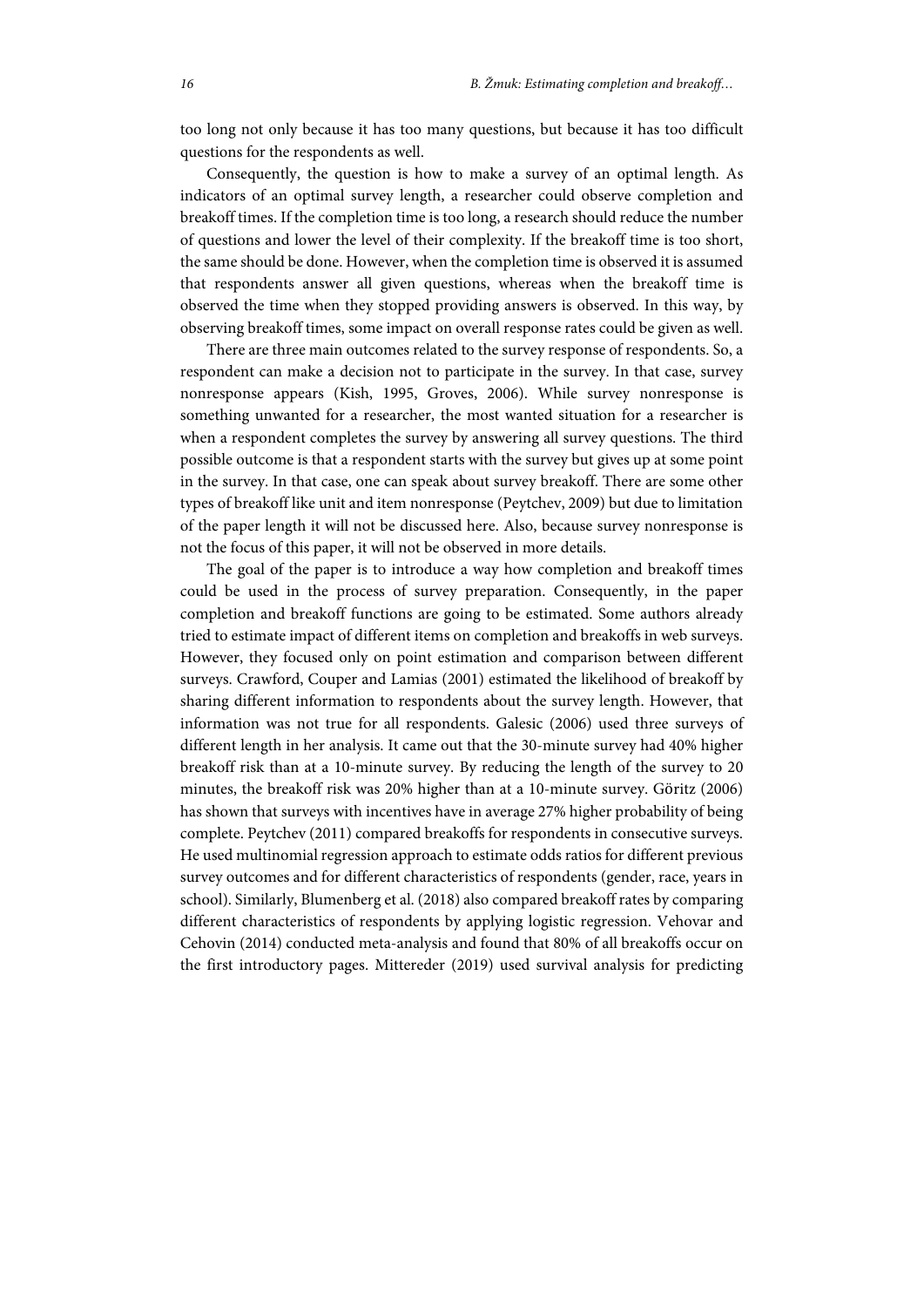when respondents will breakoff from a web survey. The analysis is based on comparing survey results from two different years.

In order to be able to estimate the completion and breakoff functions, the paradata from a business web survey conducted on a sample of Croatian enterprises is used. Still, in addition to the research question whether the completion and breakoff functions potentially could be used for finding optimal survey time, another research question is whether they could be used in the process of detecting respondents who completed the questionnaire too fast (speeders) or too slowly. Accordingly, two research hypotheses have been defined. The first research hypothesis is that optimal survey lengths, estimated by the completion functions, are different for different questionnaire designs and for respondents of different characteristics. The second research hypothesis contains the assumption that the completion and breakoff functions can be used to detect too fast and too slow respondents.

The paper is organized as follows. After a brief introduction and an overview of previous research, data used in the analysis are presented. In addition, in the second chapter methods applied in the analysis are introduced as well. In the third chapter the completion times and the completion function are analysed, whereas in the fourth chapter focus is given to breakoff times and breakoff function estimation. Discussion is provided in the fifth chapter, whereas the sixth chapter concludes.

# **2. Data and methodology**

Data for the analysis are taken from the business web survey which was conducted in 2016. The target population were active enterprises which were registered at the Commercial Court in Croatia until July 1, 2016 and which have a public available email address. The responses were collected in the period from October 4 to December 31, December 2016. In that period, in addition to the initial invitation to participate in the survey research, a total of two reminders were sent.

The topic of the survey was statistics methods use in enterprises. The questionnaire mostly consisted of about 20 close-ended questions. However, some of the close-ended questions were binary questions, some questions were Likert scale based, and some were single select multiple choice questions. Also, a couple of open-ended questions were added mostly as a support to respondents if they wanted to emphasize something. According to that, this web survey could be observed as a medium long and complex questionnaire (1ka, 2020a,b, Žmuk, 2017).

For the purpose of the analysis in this paper, instead of responses, completion and breakoff times will be the focus. The completion time is defined here as the time which a respondent needed to fully complete the questionnaire. The time is started to be measured when a respondent opened the questionnaire and it is stopped when the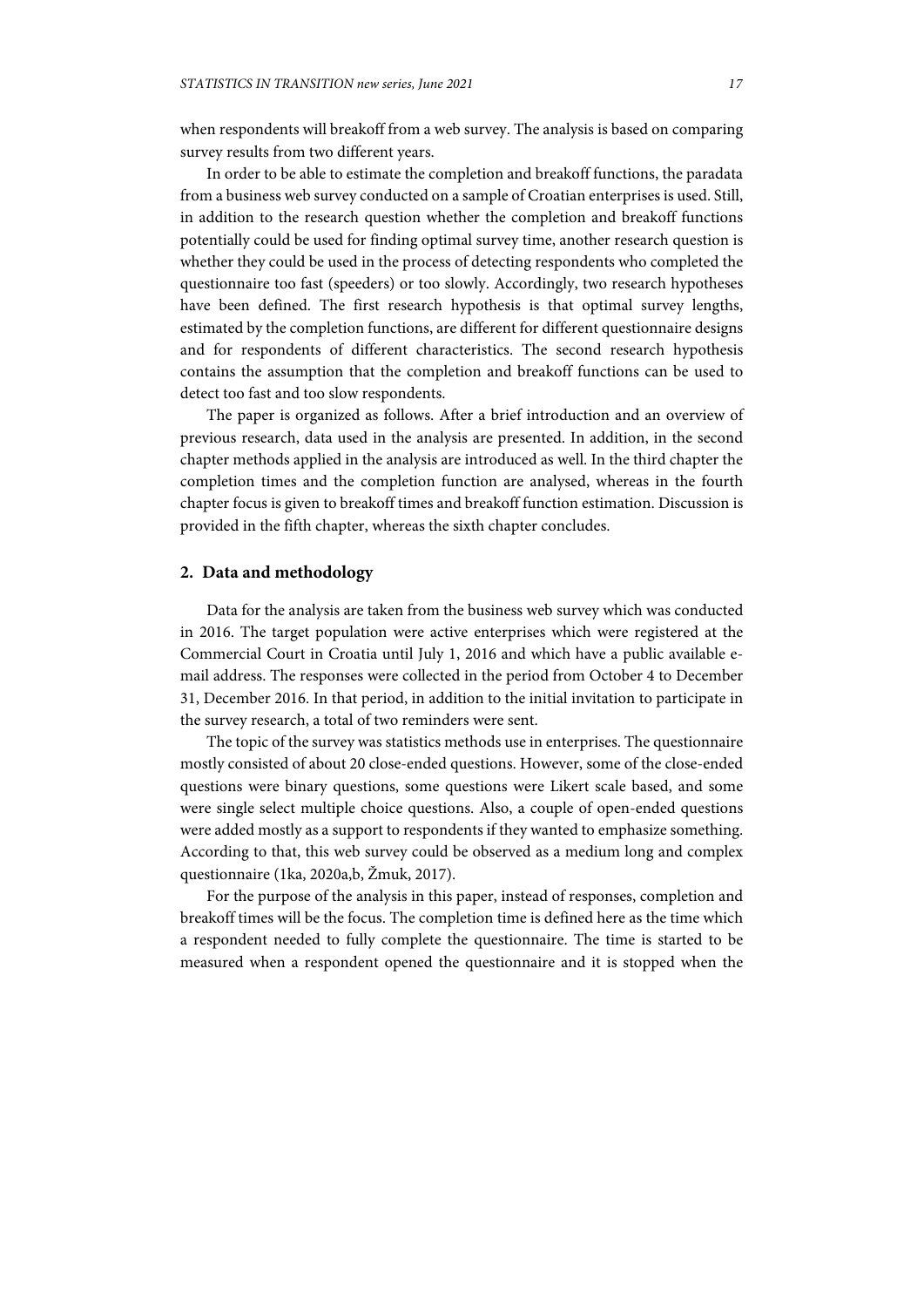respondent selects to submit his answers. On the other hand, the breakoff time is measured from the point when a respondent opened the questionnaire to the point when the last action of the respondent in the questionnaire in the used survey software is registered. In order to collect data LimeSurvey software is used.

Initially different questionnaire versions were prepared. Different questionnaire versions were randomly associated to the population units. However, it has to be emphasized that different questionnaire versions were allocated to approximately the same number of the population units. Still, due to different response rates at different questionnaire versions, a different number of responses were collected in each questionnaire version.

The questionnaire versions were different according to the fact whether the pictures were included in the questionnaire or not and what kind of pictures were there. The first questionnaire version did not include any pictures, whereas other two questionnaire versions included pictures. In one, the so-called "positive", and in the second one "negative" pictures are implemented. Positive pictures included some positive information like picture with positive business trend or a table full of advanced statistical books. On the other hand, the questionnaire version with negative pictures included pictures where something "negative" is shown like a negative business trend or a table with small number of basic statistical books.

The questionnaire versions were different according to the number of questions presented to a respondent per questionnaire screen. In the first questionnaire version all questions were immediately shown to respondents. In the second questionnaire version questions were grouped into logical sections. The third questionnaire version presents only one question per questionnaire screen at a time.

The completion and breakoff times are observed according to the main characteristic of the participating enterprises as well. In this way, enterprises according to their legal form, size and main activity are inspected. According to the Enterprises Act, a distinction between joint stock enterprises, limited liability enterprises and simple limited liability enterprises is made (Narodne novine, 2011). Furthermore, according to the Accounting Act the enterprises are stratified by their size on small, medium and large enterprises (Narodne novine, 2015). Also, enterprises are observed according to their main activities. According to National Classification of Economic Activities (Narodne novine, 2007) overall 21 areas of enterprises activities are recognized. However, for the purpose of the analysis those areas are merged and, in this way, the number of main activities groups is reduced to four (industrial enterprises, trade enterprises, service enterprises, other enterprises).

The completion and breakoff times will be analysed separately but the same approaches and methods will be used in both cases. First of all, data cleaning will be performed. Namely, it is possible that some respondents needed too much time to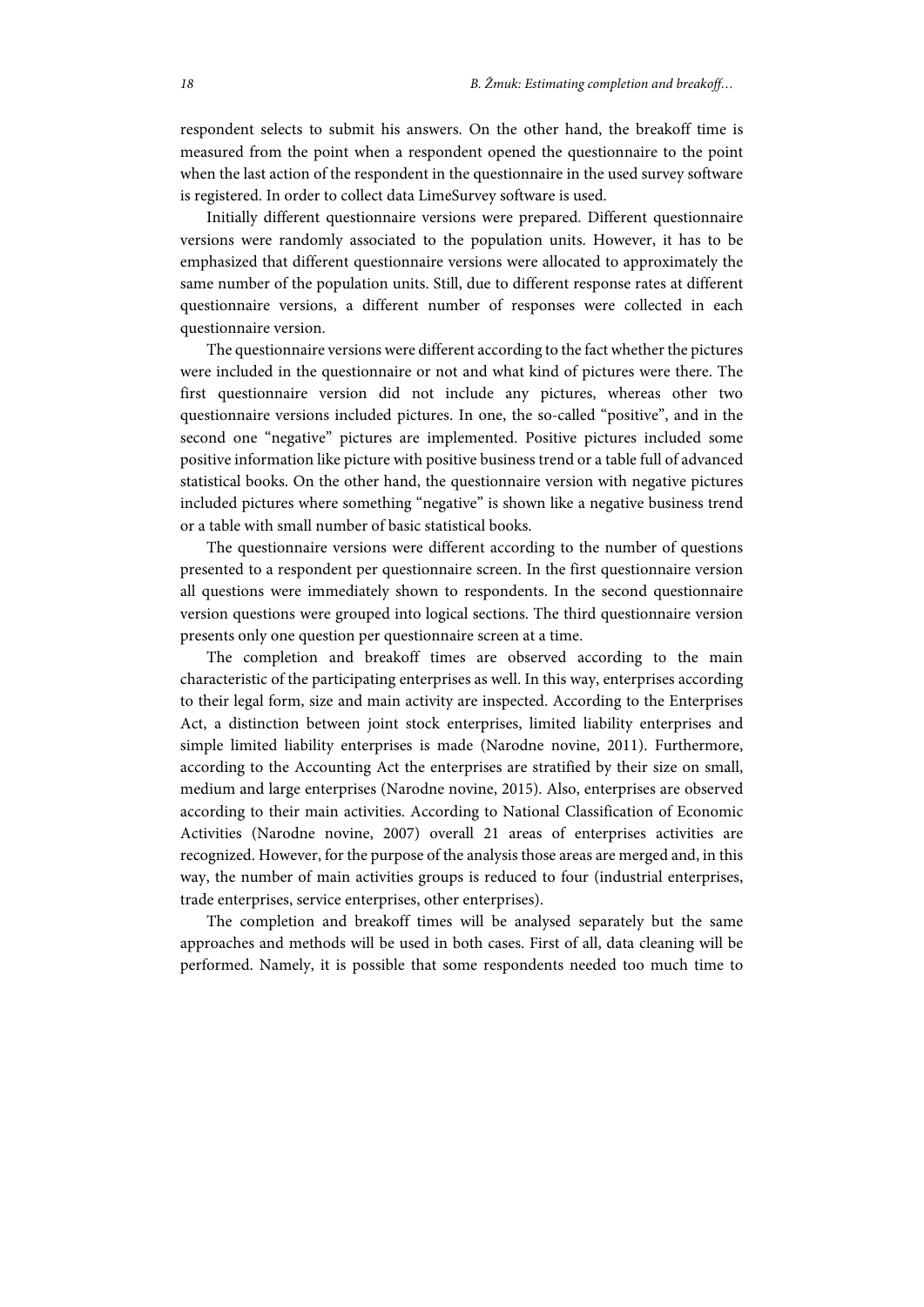complete the questionnaire. For example, they started the survey but were distracted by a phone call, e-mails, other colleagues and similar. In this way, the completion time is longer that in reality was. Also, it is possible that the survey software wrongly measured times. For example, that the survey is completed in zero seconds. Such cases should also be omitted from the further analysis.

After the data is cleaned, descriptive statistics methods will be used to observe the completion and breakoff times. Because there are a lot of unique completion and breakoff times (measured in seconds), the descriptive statistics analysis will be applied on grouped data. In order to be able to compare results the same time groups will be used for completion and for breakoff times analysis.

The structure of respondents at different questionnaire versions will be compared by using the chi-square test for equality of three or more population proportion results. The null hypothesis of the chi-square test is that proportions are statistically equal across all observed populations. On the other hand, in the alternative hypothesis the assumption that not all proportions across the different populations are equal is incorporated. The empirical chi-square value is calculated as follows:

$$
\chi^{2} = \sum_{j=1}^{k} \frac{(m_{j} - e_{j})^{2}}{e_{j}} + \sum_{j=1}^{k} \frac{(n_{j} - m_{j} - e_{j}^{C})^{2}}{e_{j}^{C}}
$$
(1)

where  $\chi^2$  is the empirical chi-square value,  $m_i$  is the number of units in the *j*-th population with certain characteristics,  $e_i$  is the expected number of units in the  $j$ -th population with certain characteristics,  $n_j$  is the size of the *j*-th population,  $e_j^C$  is the expected number of units in the *j-*th population without certain characteristics. The expected number of units in the *j-*th population with certain characteristics is calculated using the following equation:

$$
e_j = n_j \cdot \frac{\sum_{j=1}^k m_j}{\sum_{j=1}^k n_j} \tag{2}
$$

where  $e_i$  is the expected number of units in the *j*-th population with certain characteristics,  $n_i$  is the size of the *j*-th population,  $m_i$  is the number of units in the *j*-th population with certain characteristics.

In the final stage of analysis, simple linear regression analysis will be applied. The estimated simple linear regression model by ordinary least squares method has the following form:

$$
\hat{y} = \hat{\beta}_0 + \hat{\beta}_1 \cdot x \tag{3}
$$

where  $\hat{y}$  is estimated value of the dependent variable,  $x$  is independent variable,  $\hat{\beta}_0$  and  $\hat{\beta}_1$  are estimated parameters. In the analysis dependent variable is going to be cumulative proportion of respondents. Cumulative proportion is defined as the sum of respondents with the survey time lower than a certain limit divided by the total number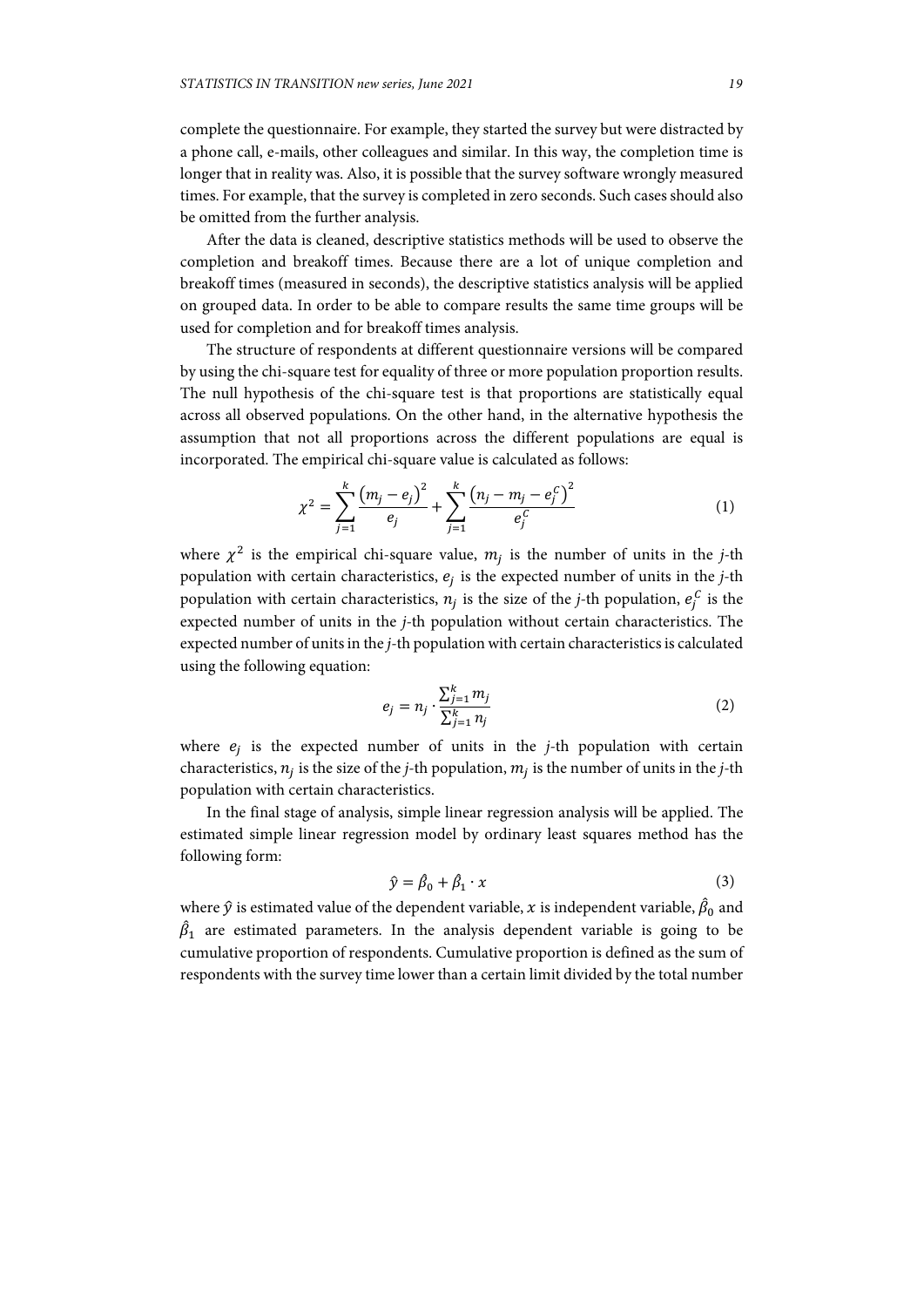of respondents. On the other hand, independent variable is the time in which a respondent finished the survey. However, a respondent could finish the survey so that he completes it or break off at the certain point in the survey. Therefore, one regression analysis is conducted where the completion time is independent variable, whereas in the second regression analysis independent variable is the breakoff time. If it were be necessary, the observed variables would be transformed.

## **3. Analysis of complete responses**

#### **3.1. Descriptive statistics of completion times**

The observed business web survey covered 1,433 enterprises overall. From that number the survey system registered 780 completed surveys. However, the completion times varied too much with some really strange results. Therefore, further analysis excluded respondents who needed zero (0) seconds to complete the web survey (137 cases) and respondents who needed more than 1,800 seconds (24 cases). In this way, the final number of observed respondents is 619. The distribution of respondents according to their completion time is shown in Table 1.

| Time, in min. | Respondents | Percentage | Cumulative percentage |
|---------------|-------------|------------|-----------------------|
| $0 - 5$       | 387         | 63%        | 63%                   |
| $5-10$        | 173         | 28%        | 90%                   |
| $10-15$       | 33          | 5%         | 96%                   |
| $15 - 20$     | 16          | 3%         | 98%                   |
| $20 - 30$     | 10          | 2%         | 100%                  |
| Total         | 619         | 100%       |                       |

**Table 1.** Distribution of respondents according to completion time, all respondents

Source: Author.

According to the results from Table 1, more than half of respondents needed less than five minutes to complete the survey. Furthermore, 90% of respondents completed it in less than 10 minutes.

**Table 2** Distribution of respondents according to completion time, different questionnaire designs regarding presented pictures in the questionnaire

| Time, in min. |      | Positive pictures |           |      | Negative pictures |           |      | Without pictures |           |  |
|---------------|------|-------------------|-----------|------|-------------------|-----------|------|------------------|-----------|--|
|               | Res. | Per.              | Cum. per. | Res. | Per.              | Cum. per. | Res. | Per.             | Cum. per. |  |
| $0 - 5$       | 125  | 60%               | 60%       | 126  | 67%               | 67%       | 136  | 62%              | 62%       |  |
| $5 - 10$      | 64   | 30%               | 90%       | 47   | 25%               | 92%       | 62   | 28%              | 90%       |  |
| $10-15$       | 12   | 6%                | 96%       | 9    | 5%                | 96%       | 12   | 5%               | 95%       |  |
| $15 - 20$     |      | 3%                | 99%       | 3    | 2%                | 98%       | 6    | 3%               | 98%       |  |
| $20 - 30$     |      | 1%                | 100%      | 4    | 2%                | 100%      | 4    | 2%               | 100%      |  |
| Total         | 210  | 100%              | -----     | 189  | 100%              |           | 220  | 100%             |           |  |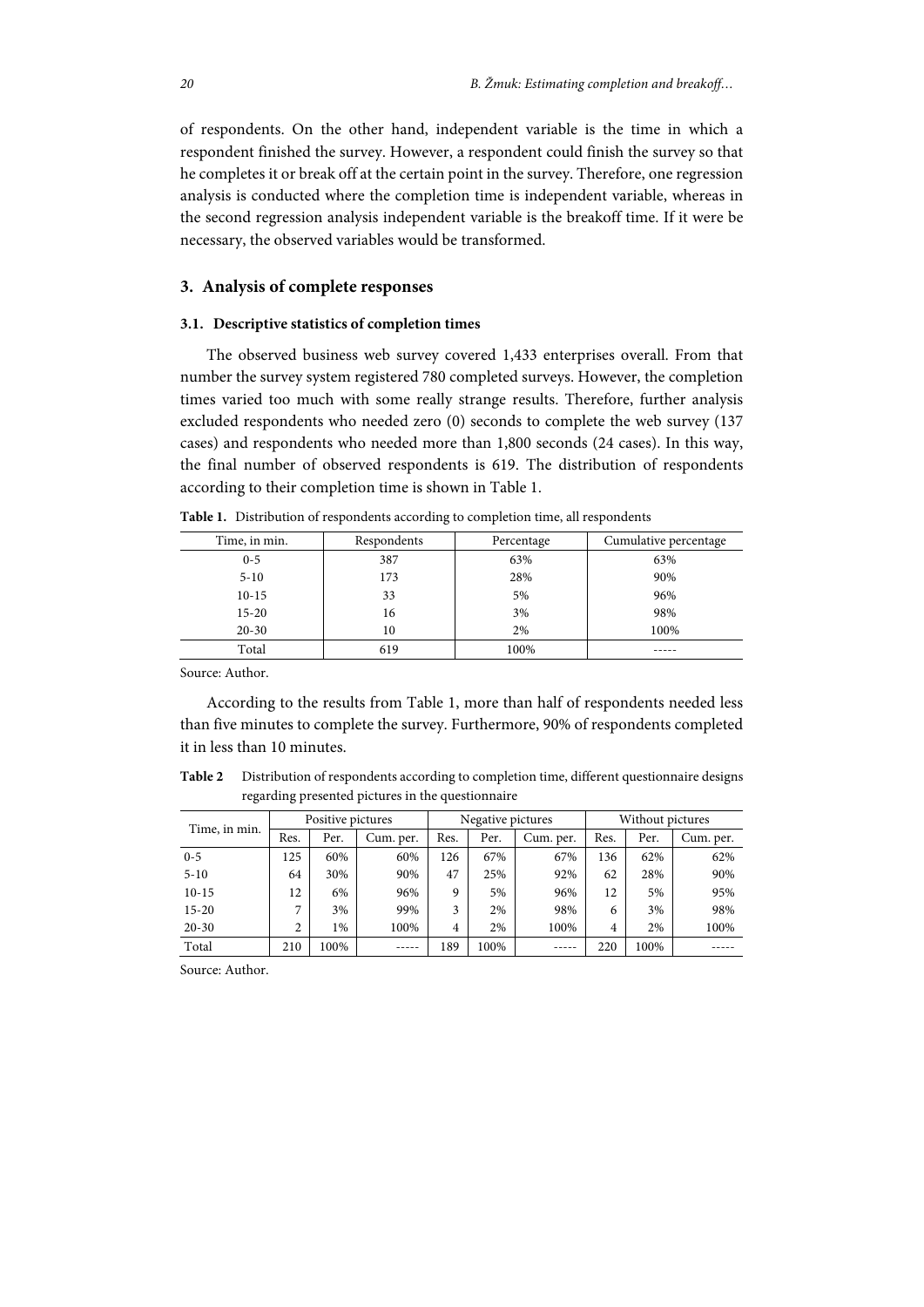While Table 1 observes respondents no matter which questionnaire version they are given, in Table 2 respondents' completion times are observed according to the presented pictures in the questionnaire. In this way, respondents who completed questionnaire with positive pictures, with negative pictures or without pictures are observed separately. However, the results are quite similar to the results at the overall level. Therefore, in all three questionnaire versions about 90% of respondents completed their questionnaire version in less than 10 minutes.

| Time, in min. | One question per screen |      |           |      | Group of questions |           |              | All questions |           |  |
|---------------|-------------------------|------|-----------|------|--------------------|-----------|--------------|---------------|-----------|--|
|               | Res.                    | Per. | Cum. per. | Res. | Per.               | Cum. per. | Res.         | Per.          | Cum. per. |  |
| $0 - 5$       | 151                     | 55%  | 55%       | 111  | 53%                | 53%       | 125          | 95%           | 95%       |  |
| $5 - 10$      | 94                      | 34%  | 88%       | 73   | 35%                | 88%       | 6            | 5%            | 99%       |  |
| $10-15$       | 16                      | 6%   | 94%       | 16   | 8%                 | 95%       |              | $1\%$         | 100%      |  |
| $15 - 20$     | 8                       | 3%   | 97%       | 8    | 4%                 | 99%       | $\Omega$     | 0%            | 100%      |  |
| $20 - 30$     | 8                       | 3%   | 100%      | 2    | 1%                 | 100%      | $\mathbf{0}$ | 0%            | 100%      |  |
| Total         | 277                     | 100% |           | 210  | 100%               |           | 132          | 100%          |           |  |

**Table 3.** Distribution of respondents according to completion time, different questionnaire designs regarding the number of questions presented to respondent per questionnaire screen

Source: Author.

In Table 3 the distribution of respondents according to the completion time is given again but now the completion times are observed according to the different number of questions presented to a respondent per questionnaire screen. If questionnaire versions with one question per screen and with a group of questions are observed, the completion times are in line with completion times at the overall level. However, in the case when all questions are immediately presented to respondents, almost all respondents (99%) needed less than 10 minutes to complete the questionnaire.

**Table 4.** Distribution of respondents according to completion time, different questionnaire designs regarding the legal form of enterprises

|               | Joint stock enterprises |      |           |      | Limited liability |           |             | Simple limited liability |           |  |  |
|---------------|-------------------------|------|-----------|------|-------------------|-----------|-------------|--------------------------|-----------|--|--|
| Time, in min. |                         |      |           |      | enterprises       |           | enterprises |                          |           |  |  |
|               | Res.                    | Per. | Cum. per. | Res. | Per.              | Cum. per. | Res.        | Per.                     | Cum. per. |  |  |
| $0 - 5$       | 5                       | 42%  | 42%       | 359  | 62%               | 62%       | 23          | 72%                      | 72%       |  |  |
| $5 - 10$      | 5                       | 42%  | 83%       | 160  | 28%               | 90%       | 8           | 25%                      | 97%       |  |  |
| $10-15$       | 2                       | 17%  | 100%      | 30   | 5%                | 95%       |             | 3%                       | 100%      |  |  |
| $15 - 20$     | $\mathbf{0}$            | 0%   | 100%      | 16   | 3%                | 98%       | $\theta$    | 0%                       | 100%      |  |  |
| $20 - 30$     | $\mathbf{0}$            | 0%   | 100%      | 10   | 2%                | 100%      | $\theta$    | 0%                       | 100%      |  |  |
| Total         | 12                      | 100% |           | 575  | 100%              |           | 32          | 100%                     |           |  |  |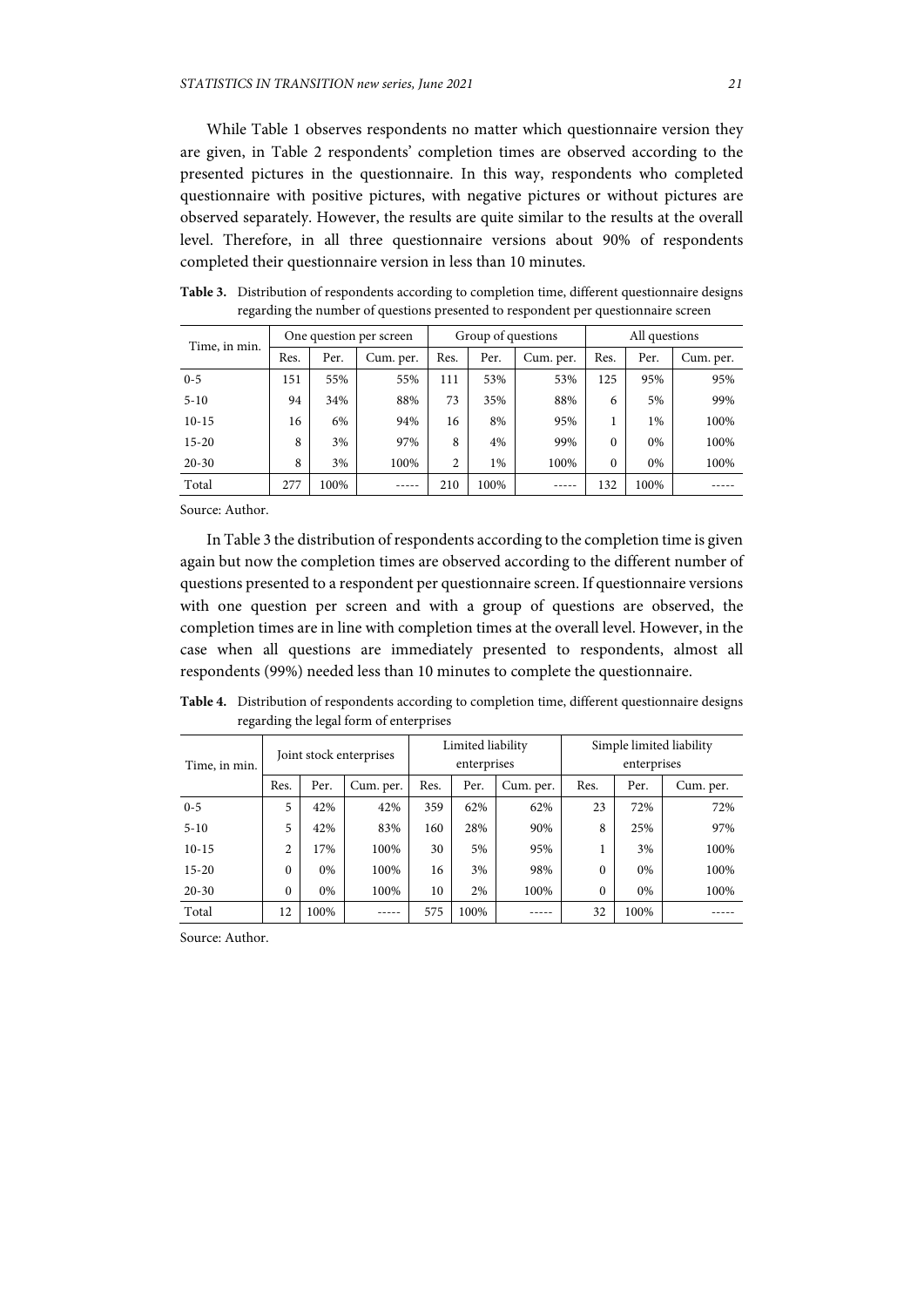Table 4 presents the distribution of respondents according to the completion time when different legal forms of enterprises are taken into account. It has to be emphasized that vast majority of respondents (575 respondents or 93%) were limited liability enterprises and because of that their results are almost the same as at the overall level. In the case of joint stock and simple limited liability enterprises, all respondents managed to complete the questionnaire under 15 minutes time.

| Time, in min. | Small enterprises |      |           |      |      | Medium enterprises | Large enterprises |      |           |
|---------------|-------------------|------|-----------|------|------|--------------------|-------------------|------|-----------|
|               | Res.              | Per. | Cum. per. | Res. | Per. | Cum. per.          | Res.              | Per. | Cum. per. |
| $0 - 5$       | 373               | 62%  | 62%       | 9    | 60%  | 60%                | 5                 | 71%  | 71%       |
| $5 - 10$      | 166               | 28%  | 90%       | 5    | 33%  | 93%                | $\overline{c}$    | 29%  | 100%      |
| $10-15$       | 32                | 5%   | 96%       |      | 7%   | 100%               | $\theta$          | 0%   | 100%      |
| $15 - 20$     | 16                | 3%   | 98%       | 0    | 0%   | 100%               | $\Omega$          | 0%   | 100%      |
| $20 - 30$     | 10                | 2%   | 100%      | 0    | 0%   | 100%               | $\theta$          | 0%   | 100%      |
| Total         | 597               | 100% |           | 15   | 100% |                    |                   | 100% |           |

**Table 5.** Distribution of respondents according to completion time, different questionnaire designs regarding the size of enterprises

Source: Author.

In Table 5 the size of enterprises is taken into account. Similarly to previous categories, there is also one dominating category here. So, small enterprises have share of 96% in the total number of observed enterprises. All respondents from medium enterprises managed to complete the questionnaire in less than 15 minutes, whereas all respondents from large enterprises managed to complete the questionnaire in less than 10 minutes.

**Table 6.** Distribution of respondents according to completion time, different questionnaire designs regarding the main activity of enterprises

| Time, in  |      | Industrial enterprises |      |      | Trade enterprises |      |      | Service enterprises |      |          | Other enterprises |      |
|-----------|------|------------------------|------|------|-------------------|------|------|---------------------|------|----------|-------------------|------|
| min.      | Res. | Per.                   | Cum. | Res. | Per.              | Cum. | Res. | Per.                | Cum. | Res.     | Per.              | Cum. |
|           |      |                        | per. |      |                   | per. |      |                     | per. |          |                   | per. |
| $0 - 5$   | 109  | 62%                    | 62%  | 72   | 57%               | 57%  | 188  | 65%                 | 65%  | 18       | 69%               | 69%  |
| $5 - 10$  | 48   | 27%                    | 89%  | 45   | 35%               | 92%  | 76   | 26%                 | 91%  | 4        | 15%               | 85%  |
| $10-15$   | 11   | 6%                     | 95%  | 4    | 3%                | 95%  | 15   | 5%                  | 96%  | 3        | 12%               | 96%  |
| $15 - 20$ | 5    | 3%                     | 98%  | 4    | 3%                | 98%  | 7    | 2%                  | 99%  | $\Omega$ | 0%                | 96%  |
| $20 - 30$ | 3    | 2%                     | 100% | 2    | 2%                | 100% | 4    | $1\%$               | 100% |          | 4%                | 100% |
| Total     | 176  | 100%                   |      | 127  | 100%              |      | 290  | 100%                |      | 26       | 100%              |      |

Source: Author.

Table 6 observes respondents' completion time according to the main activity of the enterprises.

It turned out that 92% of respondents from trade enterprises completed the questionnaire in less than 10 minutes. Such respondents from service enterprises were 91%, from industrial enterprises 89% and from other enterprises 85%.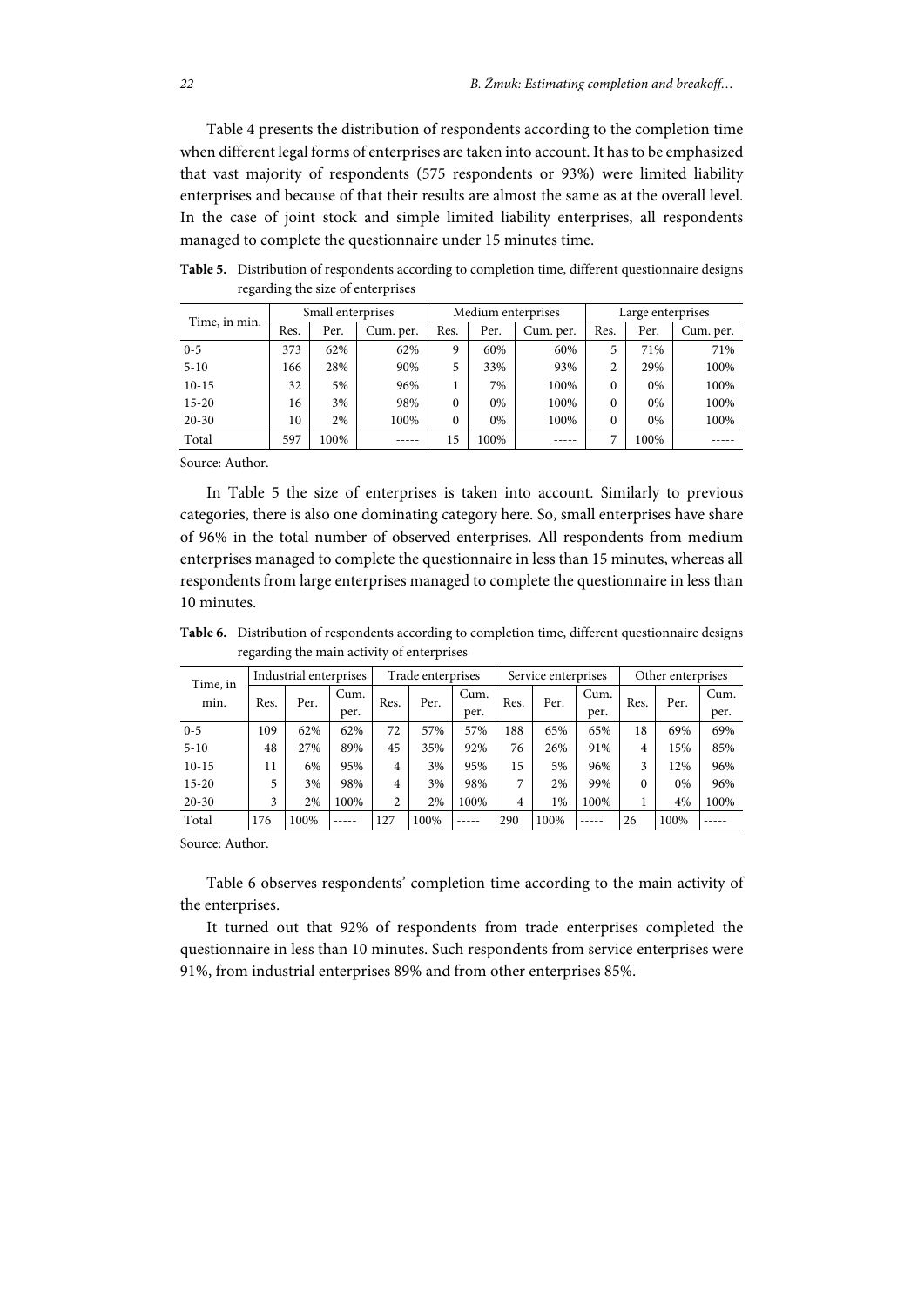## **3.2. Comparison of respondents' proportions according to their completion time**

In the previous chapter completion time distributions of respondents according to different characteristics have been just reported. In this chapter the differences between completion time distributions of respondents according to different characteristics will be inspected. In order to do that the chi-square test for equality of three or more population proportions is applied. It has been inspected whether the proportions of respondents are equal at the same completion time level across the observed characteristics or not.

**Table 7.** Chi-square test for equality of three or more population proportion results, completion time observed, different questionnaire designs regarding presented pictures in the questionnaire

| Time, in<br>min. | Comm.<br>prop. | Exp. res. $-$<br>positive<br>pictures | Exp. res. $-$<br>negative<br>pictures | Exp. res. $-$<br>no pictures | Emp. chi-<br>square | p-value |
|------------------|----------------|---------------------------------------|---------------------------------------|------------------------------|---------------------|---------|
| $0 - 5$          | 0.6252         | 131.29                                | 118.16                                | 137.54                       | 2.238               | 0.3267  |
| $5 - 10$         | 0.2795         | 58.69                                 | 52.82                                 | 61.49                        | 1.563               | 0.4577  |
| $10-15$          | 0.0533         | 11.20                                 | 10.08                                 | 11.73                        | 0.189               | 0.9098  |
| $15 - 20$        | 0.0258         | 5.43                                  | 4.89                                  | 5.69                         | 1.232               | 0.5401  |
| $20 - 30$        | 0.0162         | 3.39                                  | 3.05                                  | 3.55                         | 0.936               | 0.6262  |
| Total            | -----          | 210                                   | 189                                   | 220                          | -----               |         |

Source: Author.

In Table 7 the chi-square test for equality of three or more population proportion results between respondents with different presented pictures is shown. The results suggest that at the significance level of 5% the null hypothesis cannot be rejected. This conclusion is valid for all five observed completion time categories. In other words, there is no statistically significant difference in the proportion of respondents in each of the five observed time categories between questionnaires with positive pictures, with negative pictures and without them.

**Table 8.** Chi-square test for equality of three or more population proportion results, completion time observed, different questionnaire designs regarding the number of questions presented to respondent per questionnaire screen

|           | Time, in min. Comm. prop. | Exp. res. $-$<br>one question<br>per screen | Exp. res. $-$<br>group of<br>questions | $Exp. res. - all$<br>questions | Emp. chi-<br>square | p-value  |
|-----------|---------------------------|---------------------------------------------|----------------------------------------|--------------------------------|---------------------|----------|
| $0 - 5$   | 0.6252                    | 173.18                                      | 131.29                                 | 82.53                          | 74.271              | < 0.0001 |
| $5 - 10$  | 0.2795                    | 77.42                                       | 58.69                                  | 36.89                          | 45.673              | < 0.0001 |
| $10-15$   | 0.0533                    | 14.77                                       | 11.20                                  | 7.04                           | 7.758               | 0.0207   |
| $15 - 20$ | 0.0258                    | 7.16                                        | 5.43                                   | 3.41                           | 4.855               | 0.0883   |
| $20 - 30$ | 0.0162                    | 4.47                                        | 3.39                                   | 2.13                           | 5.571               | 0.0617   |
| Total     |                           | 277                                         | 210                                    | 132                            |                     |          |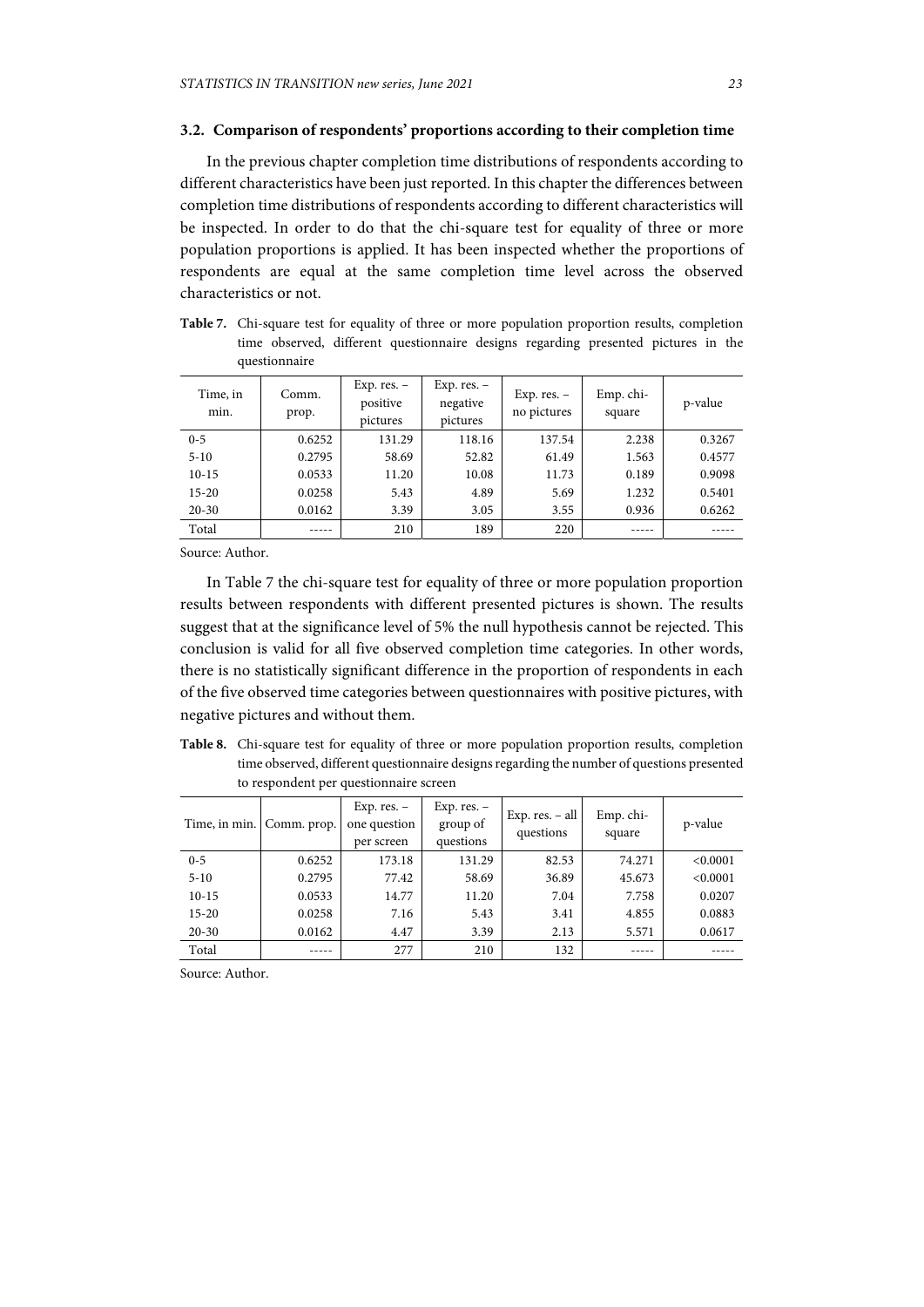According to the results given in Table 8, at the significance level of 5%, there is a statistically significant difference in respondents' proportions for different questionnaire designs regarding the number of questions presented to a respondent per questionnaire screen at completion time categories 0−5 minutes, 5−10 minutes and 10−15 minutes. However, it seems that there is no statistically significant difference in respondent's proportions in the last two completion time categories.

| Time, in min. | Comm. prop. | Exp. res. $-$<br>joint stock<br>enterprises | Exp. res. $-$<br>limited<br>liability<br>enterprises | Exp. res. $-$<br>simple<br>limited<br>liability<br>enterprises | Emp. chi-<br>square | p-value |
|---------------|-------------|---------------------------------------------|------------------------------------------------------|----------------------------------------------------------------|---------------------|---------|
| $0 - 5$       | 0.6252      | 7.50                                        | 359.49                                               | 20.01                                                          | 3.424               | 0.1805  |
| $5 - 10$      | 0.2795      | 3.35                                        | 160.70                                               | 8.94                                                           | 1.264               | 0.5316  |
| $10-15$       | 0.0533      | 0.64                                        | 30.65                                                | 1.71                                                           | 3.378               | 0.1847  |
| $15 - 20$     | 0.0258      | 0.31                                        | 14.86                                                | 0.83                                                           | 1.257               | 0.5334  |
| $20 - 30$     | 0.0162      | 0.19                                        | 9.29                                                 | 0.52                                                           | 0.778               | 0.6778  |
| Total         |             | 12                                          | 575                                                  | 32                                                             |                     |         |

**Table 9.** Chi-square test for equality of three or more population proportion results, completion time observed, different questionnaire designs regarding the legal form of enterprises

Source: Author.

Results from Table 9 suggest that there is no statistically significant difference, at the significance level of 5%, in respondent populations according to all observed completion time categories between joint stock enterprises, limited liability enterprises and simple limited liability enterprises.

**Table 10.** Chi-square test for equality of three or more population proportion results, completion time observed, different questionnaire designs regarding the size of enterprises

|           | Time, in min. Comm. prop. | Exp. res. $-$<br>small<br>enterprises | Exp. res. $-$<br>medium<br>enterprises | Exp. res. $-$<br>large<br>enterprises | Emp. chi-<br>square | p-value |
|-----------|---------------------------|---------------------------------------|----------------------------------------|---------------------------------------|---------------------|---------|
| $0 - 5$   | 0.6252                    | 373.25                                | 9.38                                   | 4.38                                  | 0.278               | 0.8702  |
| $5 - 10$  | 0.2795                    | 166.85                                | 4.19                                   | 1.96                                  | 0.223               | 0.8943  |
| $10-15$   | 0.0533                    | 31.83                                 | 0.80                                   | 0.37                                  | 0.448               | 0.7992  |
| $15 - 20$ | 0.0258                    | 15.43                                 | 0.39                                   | 0.18                                  | 0.605               | 0.7389  |
| $20 - 30$ | 0.0162                    | 9.64                                  | 0.24                                   | 0.11                                  | 0.375               | 0.8292  |
| Total     | -----                     | 597                                   | 15                                     | 7                                     | -----               |         |

Source: Author.

According to the chi-square test for equality of three or more population proportion results given in Table 10, it can be concluded that at the significance level of 5% the null hypothesis cannot be rejected for all five observed completion time categories. So, there is no difference in respondent distribution according to completion time categories between small, medium and large enterprises.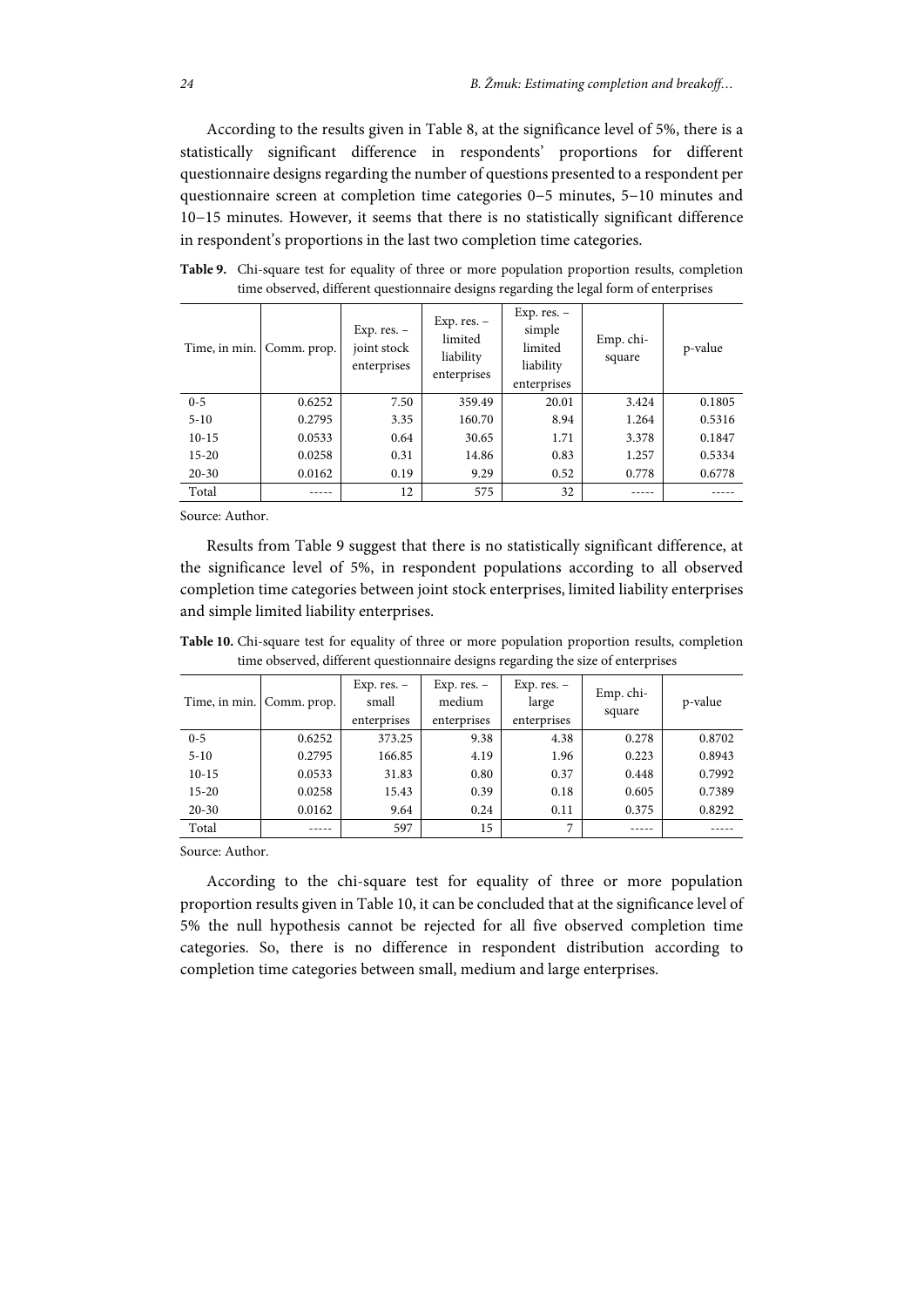| Time, in<br>min. | Comm.<br>prop. | Exp. res. $-$<br>industrial<br>enterprises | Exp. res. $-$<br>trade<br>enterprises | Exp. res. $-$<br>service<br>enterprises | Exp. res. $-$<br>other<br>enterprises | Emp. chi-<br>square | p-value |
|------------------|----------------|--------------------------------------------|---------------------------------------|-----------------------------------------|---------------------------------------|---------------------|---------|
| $0 - 5$          | 0.6252         | 110.04                                     | 79.40                                 | 181.31                                  | 16.26                                 | 3.025               | 0.3878  |
| $5 - 10$         | 0.2795         | 49.19                                      | 35.49                                 | 81.05                                   | 7.27                                  | 6.048               | 0.1093  |
| $10-15$          | 0.0533         | 9.38                                       | 6.77                                  | 15.46                                   | 1.39                                  | 3.491               | 0.3219  |
| $15 - 20$        | 0.0258         | 4.55                                       | 3.28                                  | 7.50                                    | 0.67                                  | 0.930               | 0.8181  |
| $20 - 30$        | 0.0162         | 2.84                                       | 2.05                                  | 4.68                                    | 0.42                                  | 0.926               | 0.8192  |
| Total            |                | 176                                        | 127                                   | 290                                     | 26                                    |                     |         |

**Table 11.** Chi-square test for equality of three or more population proportion results, completion time observed, different questionnaire designs regarding the main activity of enterprises

Finally, in Table 11 the respondents' distributions are compared for industrial, trade, service and other enterprises. It can be concluded that, at the significance level of 5%, there is no statistically significant difference in the respondents' distributions between those four groups of enterprises in all five observed completion time categories.

## **3.3. Regression modelling of the completion function**

In order to estimate the completion function a regression modelling approach is used. In order to keep things straightforward as much as possible, a simple linear regression model is applied. In the regression model the cumulative proportion of respondents is observed as dependent variable, whereas time, given in seconds, is observed as independent variable.



**Figure 1.** Cumulative distribution of respondents according to completion time and the estimated regression line, all respondents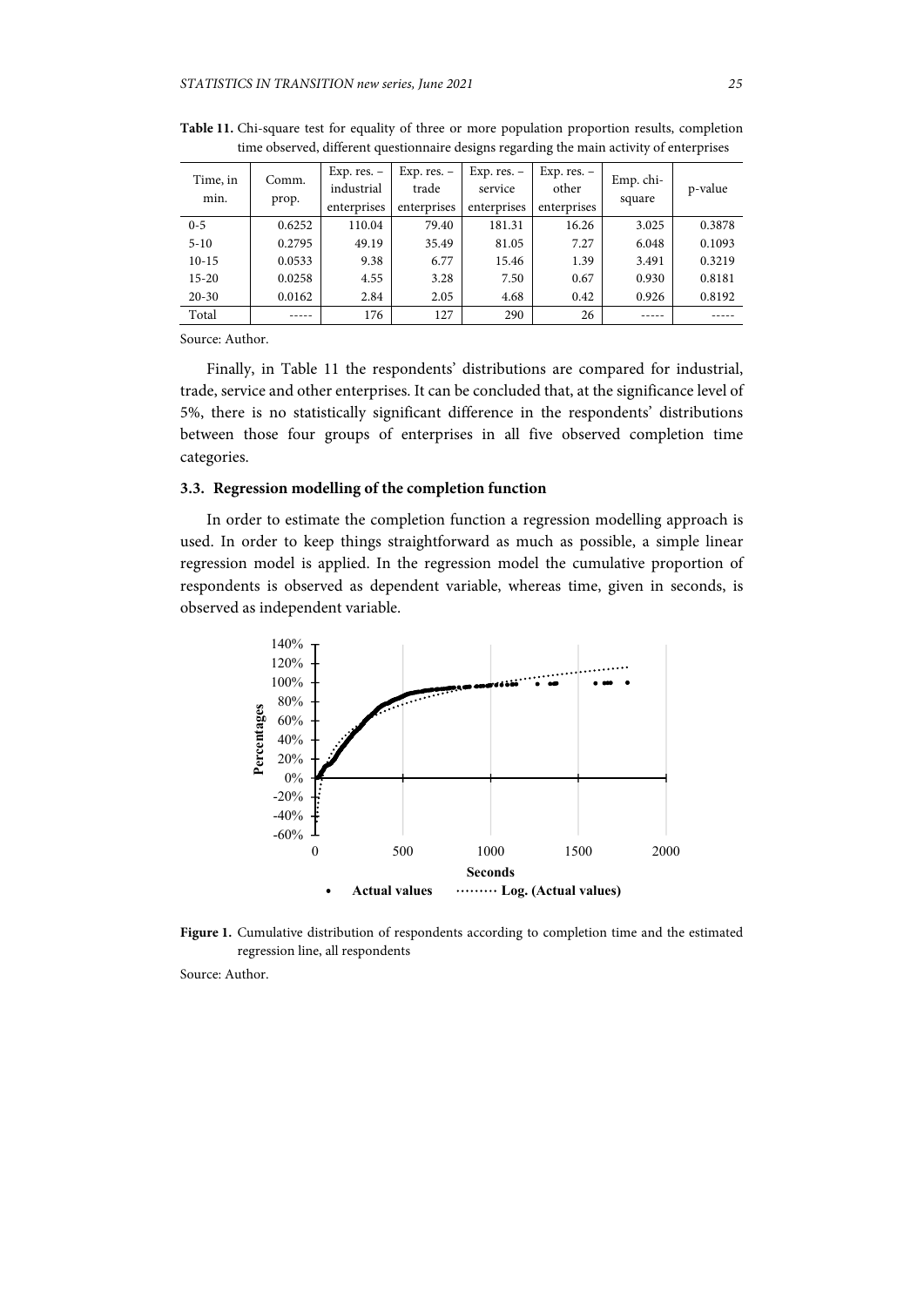According to Figure 1 it is obvious that when all respondents are observed, the relationship between the cumulative proportion of respondents' variable and the time variable is not linear. However, if logarithmic values of the time variable are used, the resulting function is quite similar to the actual distribution of the actual values. In order to be able to compare the results for different characteristics of respondents, in the further analysis only regression models with logarithmic values of the time variable as independent variables are observed.

Still, it has to be emphasized that some limitations appeared due to the data transformation. First of all, by transforming values into logarithmic values the variables completion time and breakoff time are not anymore given in seconds. Therefore, the results are not going to have such intuitive interpretation unless they are transformed back to seconds. Furthermore, the logarithmic transformation could have impact on the data distribution (Feng et al., 2014).

**Table 12.** Regression analysis results, dependent variable cumulative proportion of respondents, independent variable ln time (in seconds), completion time observed, results for all observed categories of questionnaire designs

|                           | No.        | No. of          | R      | Reg.            |           | Intercept |        | Variable In time |
|---------------------------|------------|-----------------|--------|-----------------|-----------|-----------|--------|------------------|
| Questionnaire designs     | of<br>res. | unique<br>times | square | stand.<br>error | Estim.    | p-value   | Estim. | p-value          |
| Total                     | 619        | 397             | 0.9260 | 0.0807          | $-1.1253$ | < 0.0001  | 0.3056 | < 0.0001         |
| <b>Pictures</b>           |            |                 |        |                 |           |           |        |                  |
| Positive pictures         | 210        | 170             | 0.9081 | 0.0903          | $-1.2829$ | < 0.0001  | 0.3281 | < 0.0001         |
| Negative pictures         | 189        | 162             | 0.9238 | 0.0796          | $-1.1201$ | < 0.0001  | 0.3062 | < 0.0001         |
| Without pictures          | 220        | 183             | 0.9350 | 0.0745          | $-1.0048$ | < 0.0001  | 0.2863 | < 0.0001         |
| <b>Questions</b>          |            |                 |        |                 |           |           |        |                  |
| One question per screen   | 277        | 223             | 0.9327 | 0.0771          | $-2.0480$ | < 0.0001  | 0.4489 | < 0.0001         |
| Group of questions        | 210        | 183             | 0.9692 | 0.0508          | $-2.0379$ | < 0.0001  | 0.4496 | < 0.0001         |
| All questions             | 132        | 89              | 0.9139 | 0.0870          | $-0.8060$ | < 0.0001  | 0.3200 | < 0.0001         |
| Legal form                |            |                 |        |                 |           |           |        |                  |
| Joint stock enterprises   | 12         | 11              | 0.7297 | 0.1712          | $-1.0967$ | 0.0094    | 0.2945 | 0.0008           |
| Limited liability ent.    | 575        | 381             | 0.9260 | 0.0808          | $-1.1110$ | < 0.0001  | 0.3028 | < 0.0001         |
| Simple limited liab. ent. | 32         | 31              | 0.9506 | 0.0642          | $-1.4502$ | < 0.0001  | 0.3757 | < 0.0001         |
| <b>Size</b>               |            |                 |        |                 |           |           |        |                  |
| Small enterprises         | 597        | 389             | 0.9260 | 0.0807          | $-1.1407$ | < 0.0001  | 0.3078 | < 0.0001         |
| Medium enterprises        | 15         | 15              | 0.7981 | 0.1390          | $-1.0548$ | 0.0004    | 0.2963 | < 0.0001         |
| Large enterprises         | 7          | 7               | 0.8855 | 0.1144          | $-0.5891$ | 0.0276    | 0.2623 | 0.0016           |
| Main activity             |            |                 |        |                 |           |           |        |                  |
| Industrial enterprises    | 176        | 154             | 0.9260 | 0.0797          | $-1.0487$ | < 0.0001  | 0.2910 | < 0.0001         |
| Trade enterprises         | 127        | 116             | 0.8998 | 0.0944          | $-1.1304$ | < 0.0001  | 0.3032 | < 0.0001         |
| Service enterprises       | 290        | 225             | 0.9216 | 0.0831          | $-1.1628$ | < 0.0001  | 0.3131 | < 0.0001         |
| Other enterprises         | 26         | 26              | 0.9614 | 0.0590          | $-0.8494$ | < 0.0001  | 0.2650 | < 0.0001         |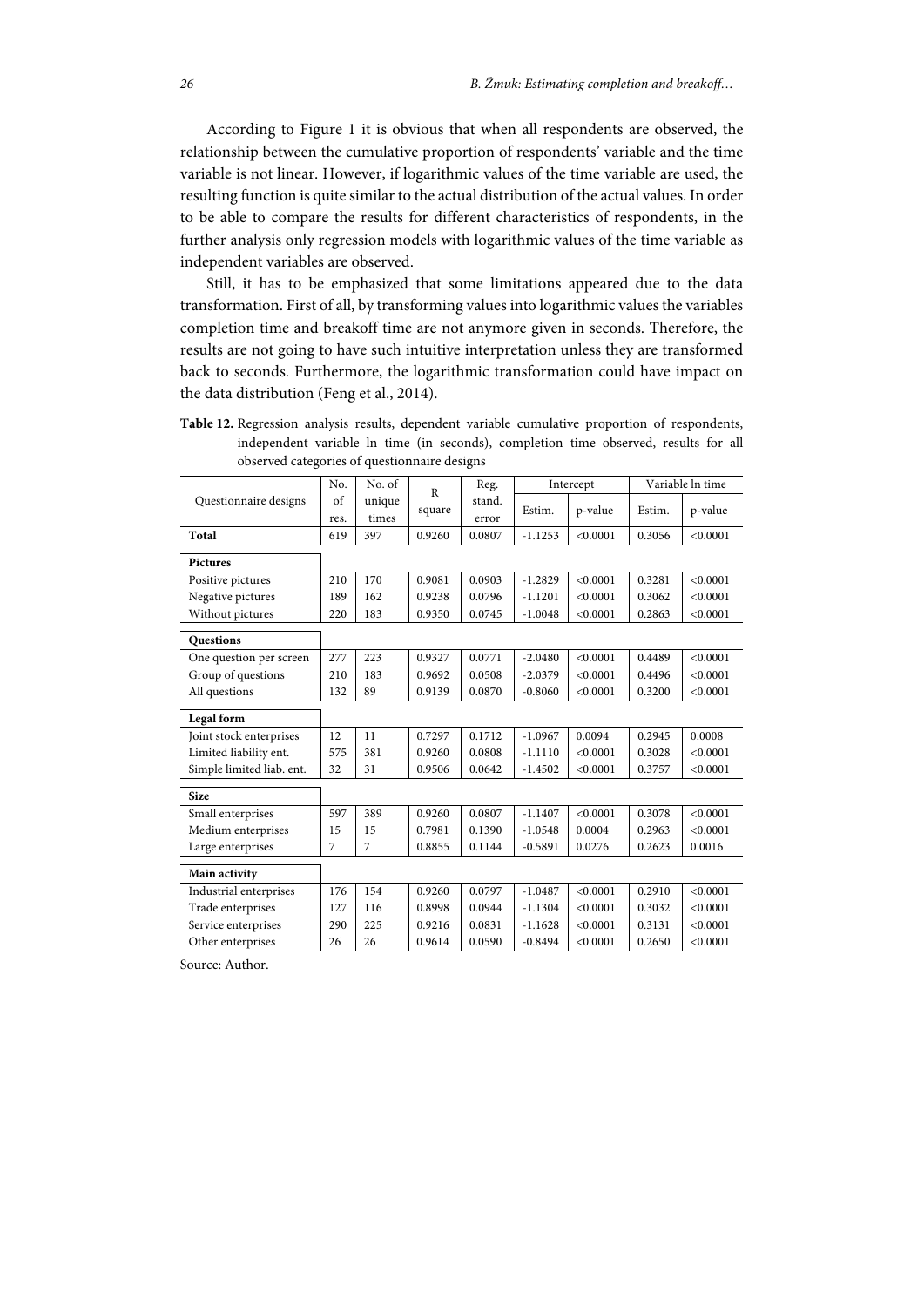In Table 12 the main regression analysis results for the estimated linear regression models are shown. Each row in Table 12 is related to one linear regression model. According to coefficient determination (R square) values, it can be concluded that all estimated regression models are highly representative. Furthermore, all estimated parameters of the estimated linear regression models are statistically significant at the significance level of 5%.

|                                      |      |      | Speeding time  |         | Completion time |       |                |         |
|--------------------------------------|------|------|----------------|---------|-----------------|-------|----------------|---------|
|                                      |      |      | No. of         | Per. of |                 |       | No. of         | Per. of |
| Questionnaire designs                | Sec. | Min. | faster         | faster  | Sec.            | Min.  | slower         | slower  |
|                                      |      |      | res.           | res.    |                 |       | res.           | res.    |
| Total                                | 40   | 0.66 | 41             | 6.62%   | 1,047           | 17.45 | 16             | 2.58%   |
| <b>Pictures</b>                      |      |      |                |         |                 |       |                |         |
| Positive pictures                    | 50   | 0.83 | 13             | 6.19%   | 1,052           | 17.53 | 5              | 2.38%   |
| Negative pictures                    | 39   | 0.65 | 14             | 7.41%   | 1,017           | 16.94 | 6              | 3.17%   |
| Without pictures                     | 33   | 0.56 | 17             | 7.73%   | 1,099           | 18.32 | $\overline{4}$ | 1.82%   |
| <b>Questions</b>                     |      |      |                |         |                 |       |                |         |
| One question per screen              | 96   | 1.60 | $\overline{4}$ | 1.44%   | 889             | 14.82 | 16             | 5.78%   |
| Group of questions                   | 93   | 1.55 | 2              | 0.95%   | 861             | 14.34 | 13             | 6.19%   |
| All questions                        | 12   | 0.21 | 1              | 0.76%   | 283             | 4.71  | 7              | 5.30%   |
| Legal form                           |      |      |                |         |                 |       |                |         |
| Joint stock enterprises              | 41   | 0.69 | $\mathbf{1}$   | 8.33%   | 1,235           | 20.58 | $\Omega$       | 0.00%   |
| Limited liability enterprises        | 39   | 0.65 | 38             | 6.61%   | 1,066           | 17.77 | 15             | 2.61%   |
|                                      |      |      |                |         |                 |       |                |         |
| Simple limited liability enterprises | 47   | 0.79 | $\overline{c}$ | 6.25%   | 680             | 11.33 | 1              | 3.13%   |
| <b>Size</b>                          |      |      |                |         |                 |       |                |         |
| Small enterprises                    | 41   | 0.68 | 40             | 6.70%   | 1,047           | 17.46 | 16             | 2.68%   |
| Medium enterprises                   | 35   | 0.59 | 1              | 6.67%   | 1,027           | 17.12 | $\mathbf{0}$   | 0.00%   |
| Large enterprises                    | 9    | 0.16 | $\mathbf{0}$   | 0.00%   | 427             | 7.12  | $\mathbf{0}$   | 0.00%   |
| Main activity                        |      |      |                |         |                 |       |                |         |
| Industrial enterprises               | 37   | 0.61 | 11             | 6.25%   | 1,143           | 19.04 | 3              | 1.70%   |
| Trade enterprises                    | 42   | 0.69 | 10             | 7.87%   | 1,126           | 18.77 | $\overline{2}$ | 1.57%   |
| Service enterprises                  | 41   | 0.68 | 18             | 6.21%   | 1,001           | 16.68 | 9              | 3.10%   |

**Table 13.** Speeding and completion times estimates based on the regression models, completion time observed, results for all observed categories of questionnaire designs

Source: Author.

Based on linear regression results given in Table 12, too fast and too slow respondents could be identified. According to estimated linear regression models, too fast respondents are those respondents who completed the survey in less time when the cumulative proportion of respondents in the regression model is equal to 0%. On the other hand, too slow respondents are those respondents who completed the survey in longer time when the cumulative proportion of respondents in the regression model is equal to 100%.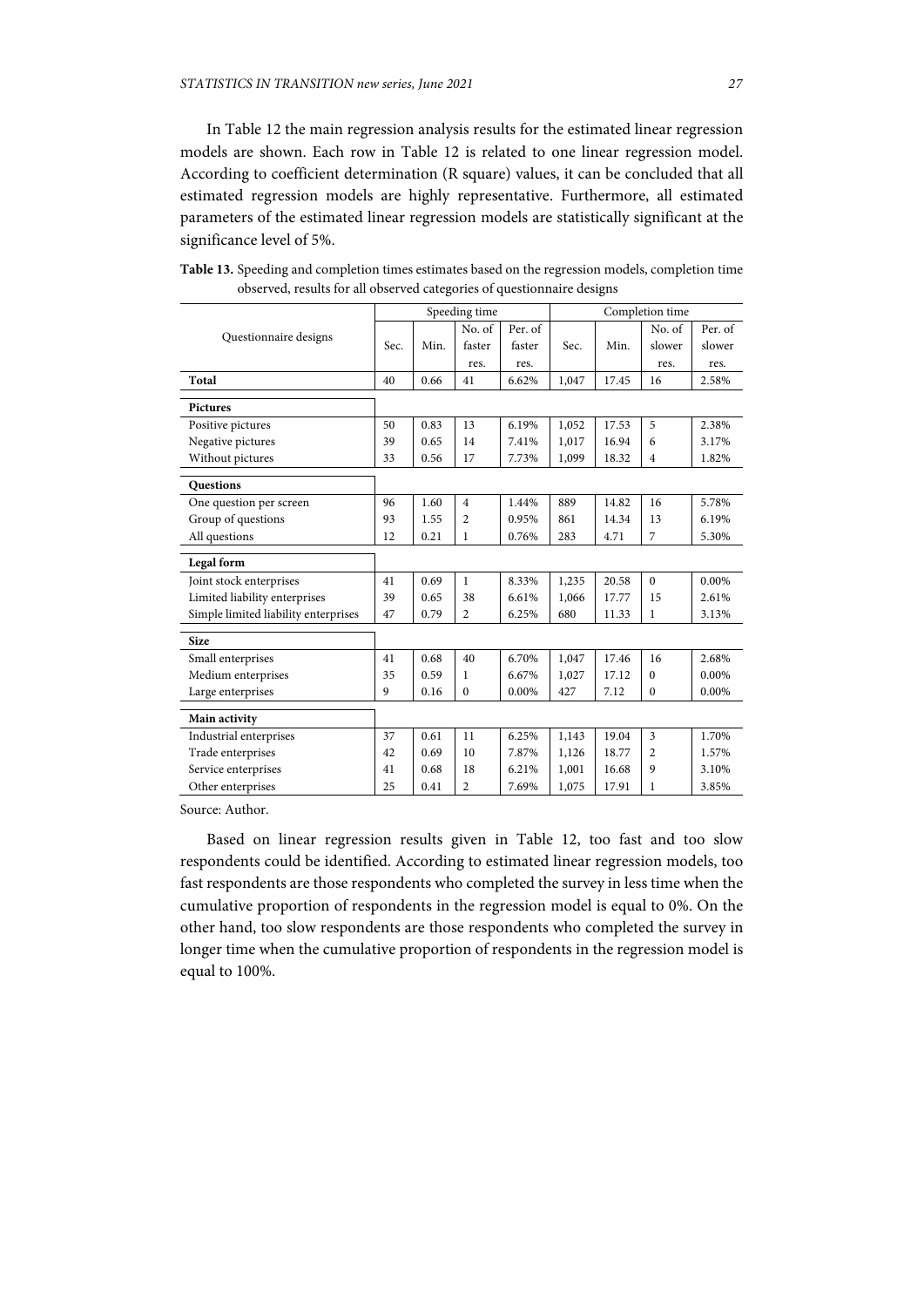Table 13 presents limit times when a respondent is considered to be too slow or too fast. When all respondents are observed, the limit for speeders is 40 seconds and for too slow respondents 1,047 seconds (about 17 and half minutes). In this way, 41 speeders and 16 too slow respondents are detected who can be omitted from the analysis to get more representative survey results. In Table 13 such results are given for other regression models as well. The results have shown that the most respondents should be omitted at the small enterprises and no respondents at the large enterprises.

#### **4. Analysis of breakoffs**

#### **4.1. Descriptive statistics of breakoff times**

While in Chapter 4 completion times were observed, in this chapter the breakoff times are the focus. The analysis will be conducted oin analogous way as before. In this way, the direct comparison of the results between those two analyses is possible. Overall 219 respondents started the survey but at some point they broke off.

| Time, in min. | <b>Breakoffs</b> | Percentage | Cumulative percentage |
|---------------|------------------|------------|-----------------------|
| $0 - 5$       | 203              | 93%        | 93%                   |
| $5 - 10$      | 11               | 5%         | 98%                   |
| $10-15$       | 3                | $1\%$      | 99%                   |
| $15 - 20$     | 0                | 0%         | 99%                   |
| $20 - 30$     | ∍                | $1\%$      | 100%                  |
| Total         | 219              | 100%       |                       |

**Table 14.** Distribution of respondents according to breakoff time, all respondents

Source: Author.

In Table 14 distribution of all respondents according to the breakoff time is given. As it was expected, the respondents broke off much quicker than the respondents could complete the questionnaire. About 93% of respondents broke off in less than 5 minutes, whereas 98% of respondents broke off in less than 10 minutes.

**Table 15.** Distribution of respondents according to breakoff time, different questionnaire designs regarding presented pictures in the questionnaire

| Time, in min. |          | Positive pictures |           |          | Negative pictures |           | Without pictures |      |           |
|---------------|----------|-------------------|-----------|----------|-------------------|-----------|------------------|------|-----------|
|               | Break.   | Per.              | Cum. per. | Break.   | Per.              | Cum. per. | Break.           | Per. | Cum. per. |
| $0 - 5$       | 71       | 95%               | 95%       | 68       | 92%               | 92%       | 64               | 91%  | 91%       |
| $5 - 10$      | ∍<br>∠   | 3%                | 97%       | 4        | 5%                | 97%       |                  | 7%   | 99%       |
| $10-15$       |          | 1%                | 99%       |          | 1%                | 99%       |                  | 1%   | 100%      |
| $15-20$       | $\theta$ | 0%                | 99%       | $\theta$ | 0%                | 99%       | 0                | 0%   | 100%      |
| $20 - 30$     |          | 1%                | 100%      |          | 1%                | 100%      | 0                | 0%   | 100%      |
| Total         | 75       | 100%              |           | 74       | 100%              |           | 70               | 100% |           |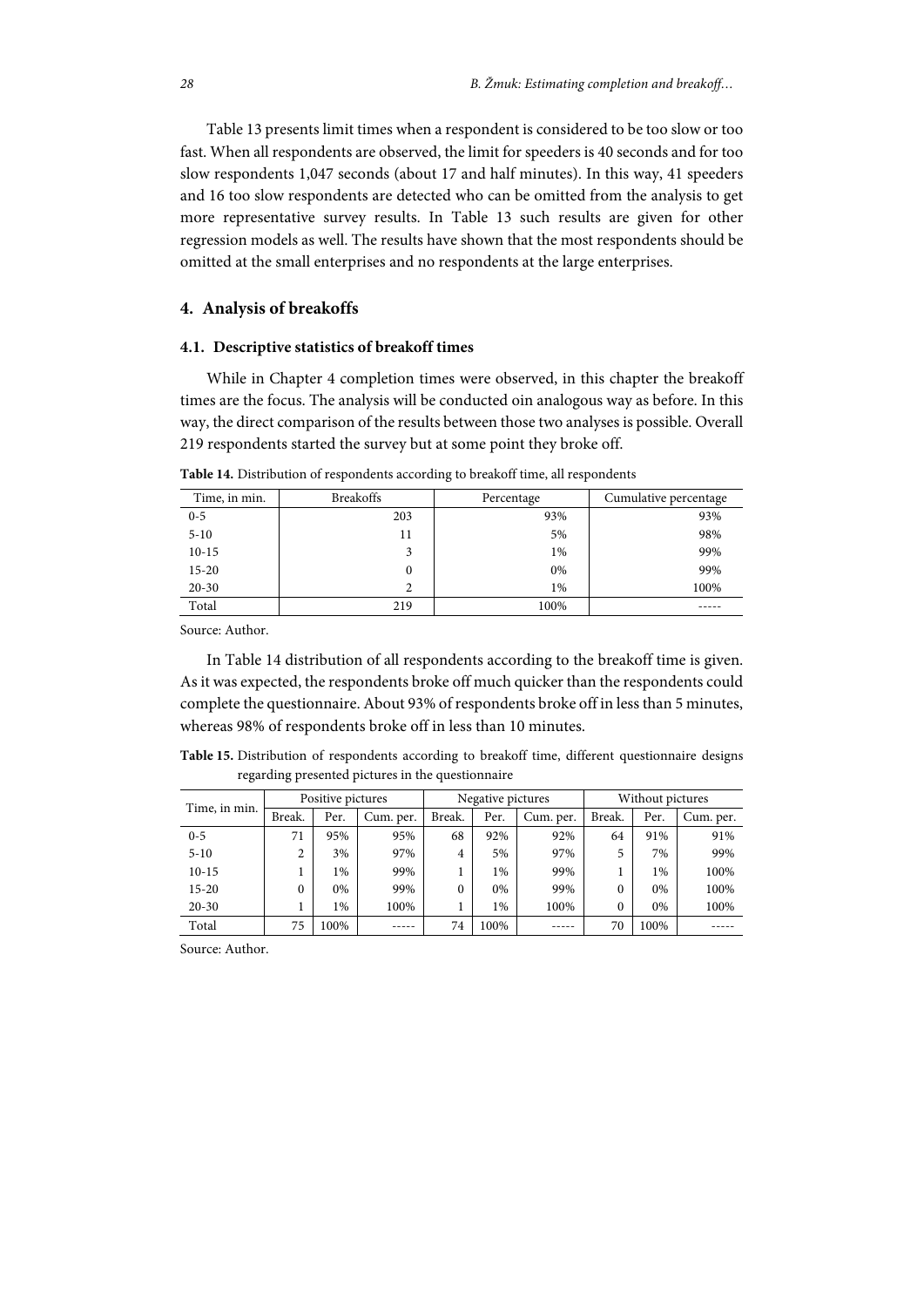In Table 15 distributions of respondents according to their breakoff time for different questionnaire designs regarding presented pictures in the questionnaire are given. The results are quite similar to the results at the overall level.

| Time, in min. |          |      | One question per screen |        | Group of questions |           | All questions |      |           |
|---------------|----------|------|-------------------------|--------|--------------------|-----------|---------------|------|-----------|
|               | Break.   | Per. | Cum. per.               | Break. | Per.               | Cum. per. | Break.        | Per. | Cum. per. |
| $0 - 5$       | 144      | 94%  | 94%                     | 57     | 90%                | 90%       | 2             | 100  | 100%      |
|               |          |      |                         |        |                    |           |               | %    |           |
| $5 - 10$      | 8        | 5%   | 99%                     | 3      | 5%                 | 95%       | 0             | 0%   | 100%      |
| $10-15$       |          | 1%   | 99%                     | 2      | 3%                 | 98%       | 0             | 0%   | 100%      |
| $15 - 20$     | $\Omega$ | 0%   | 99%                     | 0      | 0%                 | 98%       | $\Omega$      | 0%   | 100%      |
| $20 - 30$     |          | 1%   | 100%                    |        | 2%                 | 100%      | $\Omega$      | 0%   | 100%      |
| Total         | 154      | 100% |                         | 63     | 100%               |           | ↑             | 100% |           |

**Table 16.** Distribution of respondents according to breakoff time, different questionnaire designs regarding the number of questions presented to respondent per questionnaire screen

Source: Author.

According to the results in Table 16, about 99% of respondents who got questionnaire version with one question per questionnaire screen broke off in less than 10 minutes, whereas 95% of respondents who got questionnaire version with a group of questions per questionnaire screen broke off in the same period. Unfortunately, there were only two breakoffs in the case of the questionnaire when all questions were presented at once.

**Table 17.** Distribution of respondents according to breakoff time, different questionnaire designs regarding the legal form of enterprises

| Time, in  |          |       | Joint stock enterprises |                | Limited liability |           | Simple limited liability |      |           |
|-----------|----------|-------|-------------------------|----------------|-------------------|-----------|--------------------------|------|-----------|
|           |          |       |                         | enterprises    |                   |           | enterprises              |      |           |
| min.      | Break.   | Per.  | Cum. per.               | Break.         | Per.              | Cum. per. | Break.                   | Per. | Cum. per. |
| $0 - 5$   | 5        | 83%   | 83%                     | 188            | 93%               | 93%       | 10                       | 100% | 100%      |
| $5 - 10$  |          | 17%   | 100%                    | 10             | 5%                | 98%       | 0                        | 0%   | 100%      |
| $10-15$   | $\Omega$ | 0%    | 100%                    | 3              | $1\%$             | 99%       | $\Omega$                 | 0%   | 100%      |
| $15-20$   | $\Omega$ | $0\%$ | 100%                    |                | $0\%$             | 99%       | $\Omega$                 | 0%   | 100%      |
| $20 - 30$ | $\Omega$ | 0%    | 100%                    | $\overline{c}$ | $1\%$             | 100%      | $\Omega$                 | 0%   | 100%      |
| Total     | 6        | 100%  | $- - - -$               | 203            | 100%              |           | 10                       | 100% |           |

Source: Author.

Table 17 presents the distribution of respondents according to the breakoff time when different legal forms of enterprises are taken into account. The vast majority of respondents (203 respondents or 93%) were limited liability enterprises. Consequently, their results are the same to the results at the overall level. In the case of joint stock enterprises all respondents have the breakoff time lower than 10 minutes, whereas respondents from simple limited liability enterprises broke off in less than 5 minutes.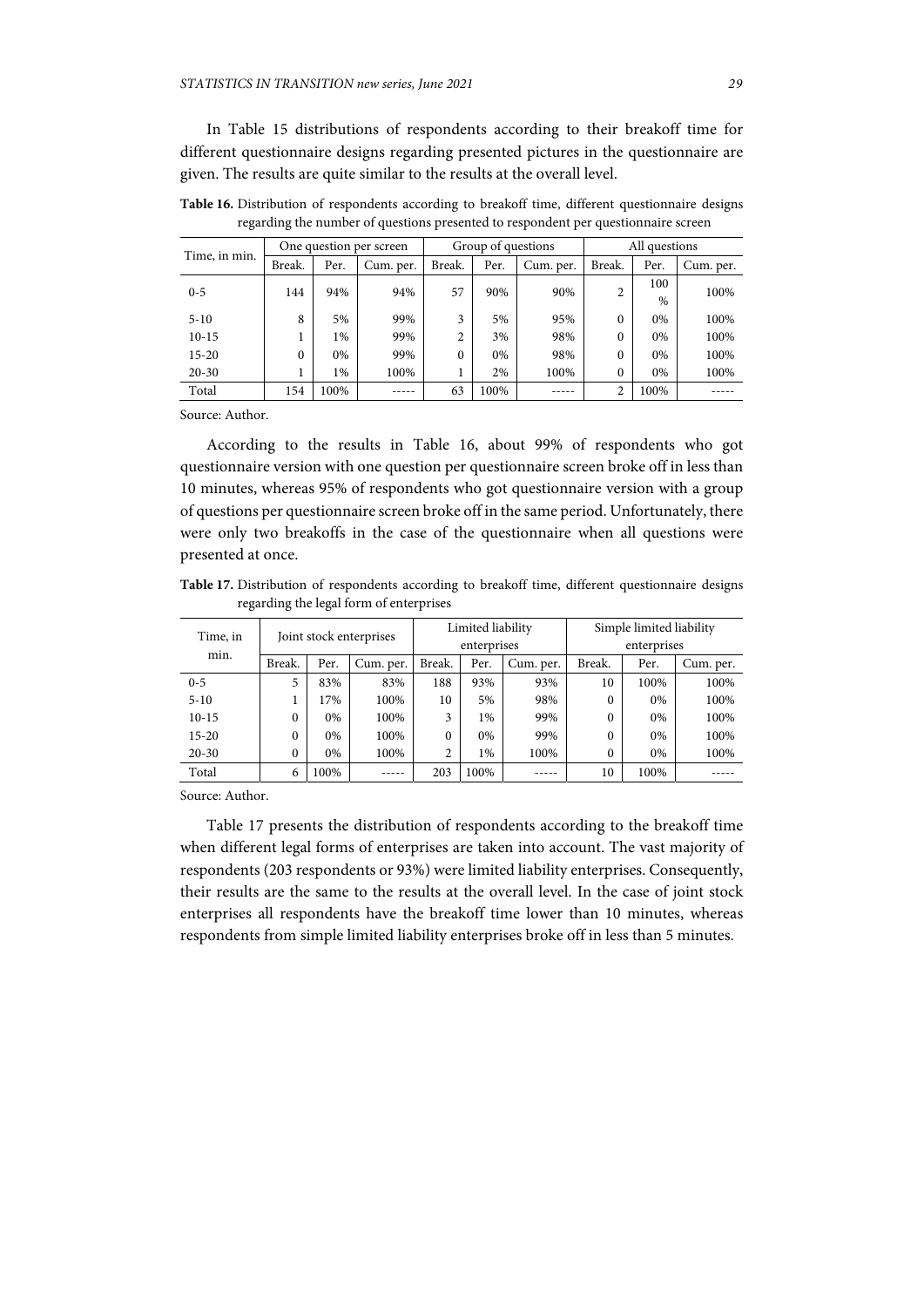|               |                | Small enterprises |           |          | Medium enterprises |           | Large enterprises |               |           |
|---------------|----------------|-------------------|-----------|----------|--------------------|-----------|-------------------|---------------|-----------|
| Time, in min. | Break.         | Per.              | Cum. per. | Break.   | Per.               | Cum. per. | Break.            | Per.          | Cum. per. |
|               | 188            | 92%               | 92%       |          | 100                | 100%      |                   | 100           | 100%      |
| $0 - 5$       |                |                   |           | 11       | $\%$               |           | 4                 | $\frac{0}{0}$ |           |
| $5 - 10$      | 11             | 5%                | 98%       | $\theta$ | 0%                 | 100%      | $\Omega$          | 0%            | 100%      |
| $10-15$       | 3              | $1\%$             | 99%       | $\theta$ | 0%                 | 100%      | $\Omega$          | 0%            | 100%      |
| $15 - 20$     | $\theta$       | 0%                | 99%       | $\theta$ | 0%                 | 100%      | $\Omega$          | 0%            | 100%      |
| $20 - 30$     | $\overline{2}$ | 1%                | 100%      | $\theta$ | 0%                 | 100%      | $\theta$          | 0%            | 100%      |
| Total         | 204            | 100%              |           | 11       | 100%               |           | 4                 | 100%          |           |

**Table 18.** Distribution of respondents according to breakoff time, different questionnaire designs regarding the size of enterprises

According to the results in Table 18, all respondents from medium and large enterprises broke off in less than 5 minutes. About 98% respondents from small enterprises broke off in 10 minutes.

**Table 19.** Distribution of respondents according to breakoff time, different questionnaire designs regarding the main activity of enterprises

| Time, in  |          |      | Industrial enterprises |          | Trade enterprises |      |        |      | Service enterprises | Other enterprises |      |      |
|-----------|----------|------|------------------------|----------|-------------------|------|--------|------|---------------------|-------------------|------|------|
| min.      | Break.   | Per. | Cum.                   | Break.   | Per.              | Cum. | Break. | Per. | Cum.                | Break.            | Per. | Cum. |
|           |          |      | per.                   |          |                   | per. |        |      | per.                |                   |      | per. |
| $0 - 5$   | 68       | 96%  | 96%                    | 46       | 94%               | 94%  | 80     | 89%  | 89%                 | 9                 | 100% | 100% |
| $5 - 10$  |          | 3%   | 99%                    |          | 2%                | 96%  | 8      | 9%   | 98%                 | $\Omega$          | 0%   | 100% |
| $10-15$   |          | 1%   | 100%                   |          | 2%                | 98%  |        | 1%   | 99%                 | $\theta$          | 0%   | 100% |
| $15 - 20$ | 0        | 0%   | 100%                   | $\Omega$ | 0%                | 98%  | 0      | 0%   | 99%                 | $\theta$          | 0%   | 100% |
| $20 - 30$ | $\Omega$ | 0%   | 100%                   |          | 2%                | 100% |        | 1%   | 100%                | $\theta$          | 0%   | 100% |
| Total     | 71       | 100% |                        | 49       | 100%              |      | 90     | 100% |                     | 9                 | 100% |      |

Source: Author.

In Table 19 respondents' breakoff times are observed according to the main activity of the enterprises. It has been shown that 99% of respondents from industrial enterprises broke off the questionnaire in less than 10 minutes. Such respondents from service enterprises were 99%, and from trade enterprises 96%. All respondents from other enterprises broke off in less than 5 minutes.

#### **4.2. Comparison of respondents' proportions according to their breakoff time**

In this chapter the distributions of respondents according to their breakoff time levels are compared by the chi-square test for equality of three or more population proportions. Unfortunately, due to lack of data it was not possible to conduct the chisquare test for 15−20 minutes time level.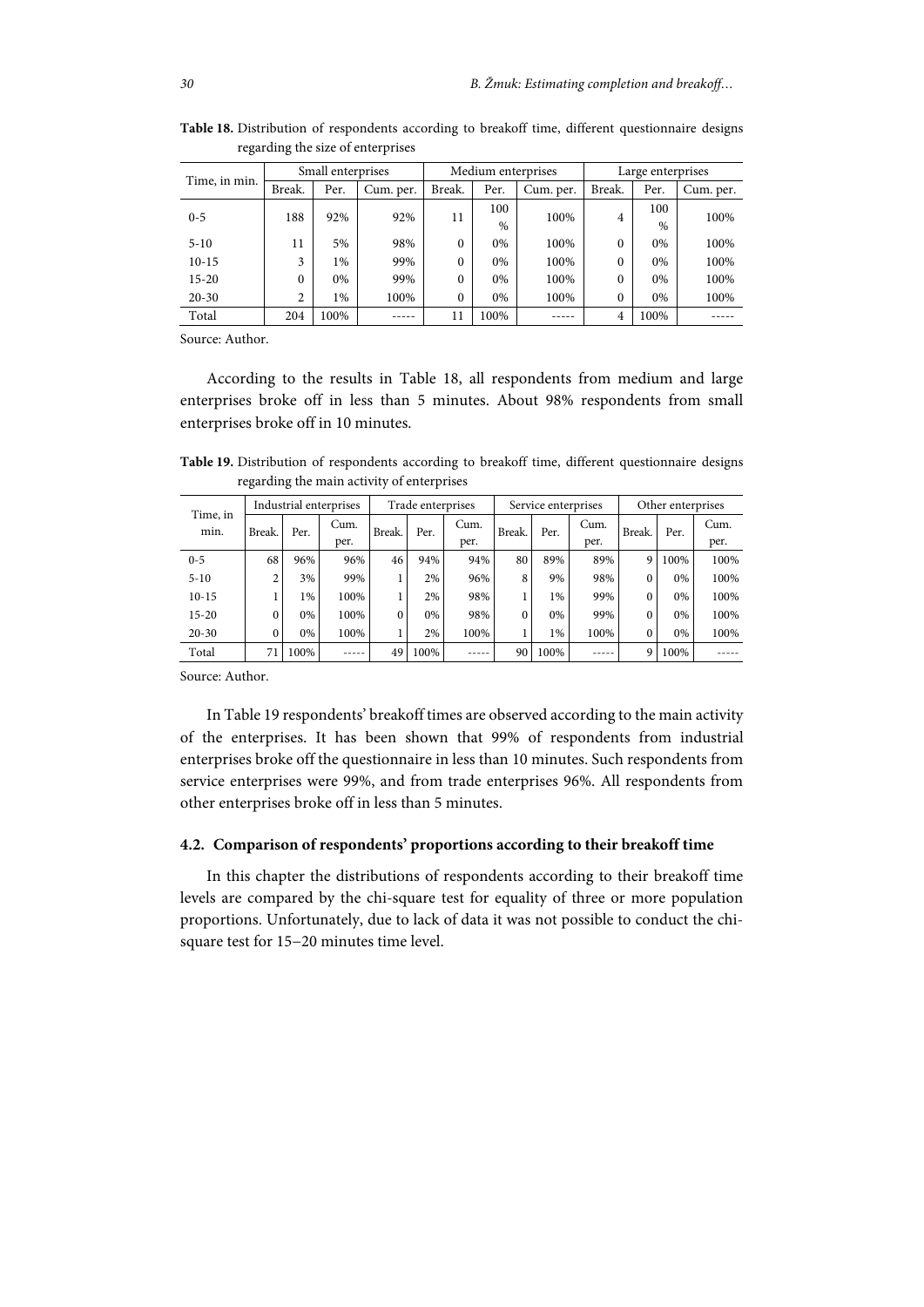| Time, in min. | Comm. prop. | Exp. break. -<br>positive<br>pictures | Exp. break. $-$<br>negative<br>pictures | Exp. break. -<br>no pictures | Emp. chi-<br>square | p-value |
|---------------|-------------|---------------------------------------|-----------------------------------------|------------------------------|---------------------|---------|
| $0 - 5$       | 0.9269      | 69.52                                 | 68.59                                   | 64.89                        | 0.667               | 0.7165  |
| $5 - 10$      | 0.0502      | 3.77                                  | 3.72                                    | 3.52                         | 1.555               | 0.4596  |
| $10-15$       | 0.0137      | 1.03                                  | 1.01                                    | 0.96                         | 0.003               | 0.9986  |
| $15 - 20$     |             |                                       |                                         |                              |                     |         |
| $20 - 30$     | 0.0091      | 0.68                                  | 0.68                                    | 0.64                         | 0.948               | 0.6224  |
| Total         |             | 75                                    | 74                                      | 70                           |                     |         |

**Table 20.** Chi-square test for equality of three or more population proportion results, breakoff time observed, different questionnaire designs regarding presented pictures in the questionnaire

In Table 20 the chi-square tests for equality of three or more population proportion results where breakoff time is observed, for different questionnaire designs regarding presented pictures in the questionnaire are observed. At the significance level of 5%, the null hypothesis cannot be rejected at all observed time levels. So, the structure of breakoff is the same at all three questionnaire designs across all given time levels.

**Table 21.** Chi-square test for equality of three or more population proportion results, breakoff time observed, different questionnaire designs regarding the number of questions presented to respondent per questionnaire screen

| Time, in min. | Comm. prop. | Exp. break. -<br>one question<br>per screen | Exp. break. -<br>group of<br>questions | Exp. break. -<br>all questions | Emp. chi-<br>square | p-value |
|---------------|-------------|---------------------------------------------|----------------------------------------|--------------------------------|---------------------|---------|
| $0 - 5$       | 0.9269      | 142.75                                      | 58.40                                  | 1.85                           | 0.765               | 0.6820  |
| $5 - 10$      | 0.0502      | 7.74                                        | 3.16                                   | 0.10                           | 0.124               | 0.9397  |
| $10-15$       | 0.0137      | 2.11                                        | 0.86                                   | 0.03                           | 2.138               | 0.3433  |
| $15 - 20$     |             |                                             |                                        |                                |                     |         |
| $20 - 30$     | 0.0091      | 1.41                                        | 0.58                                   | 0.02                           | 0.453               | 0.7972  |
| Total         |             | 154                                         | 63                                     | $\overline{2}$                 |                     |         |

Source: Author.

According to Table 21, at the significance level of 5%, there is no statistically significant difference in the proportion of respondents' breakoff at all observed time for different questionnaire designs regarding the number of questions presented to a respondent per a questionnaire screen.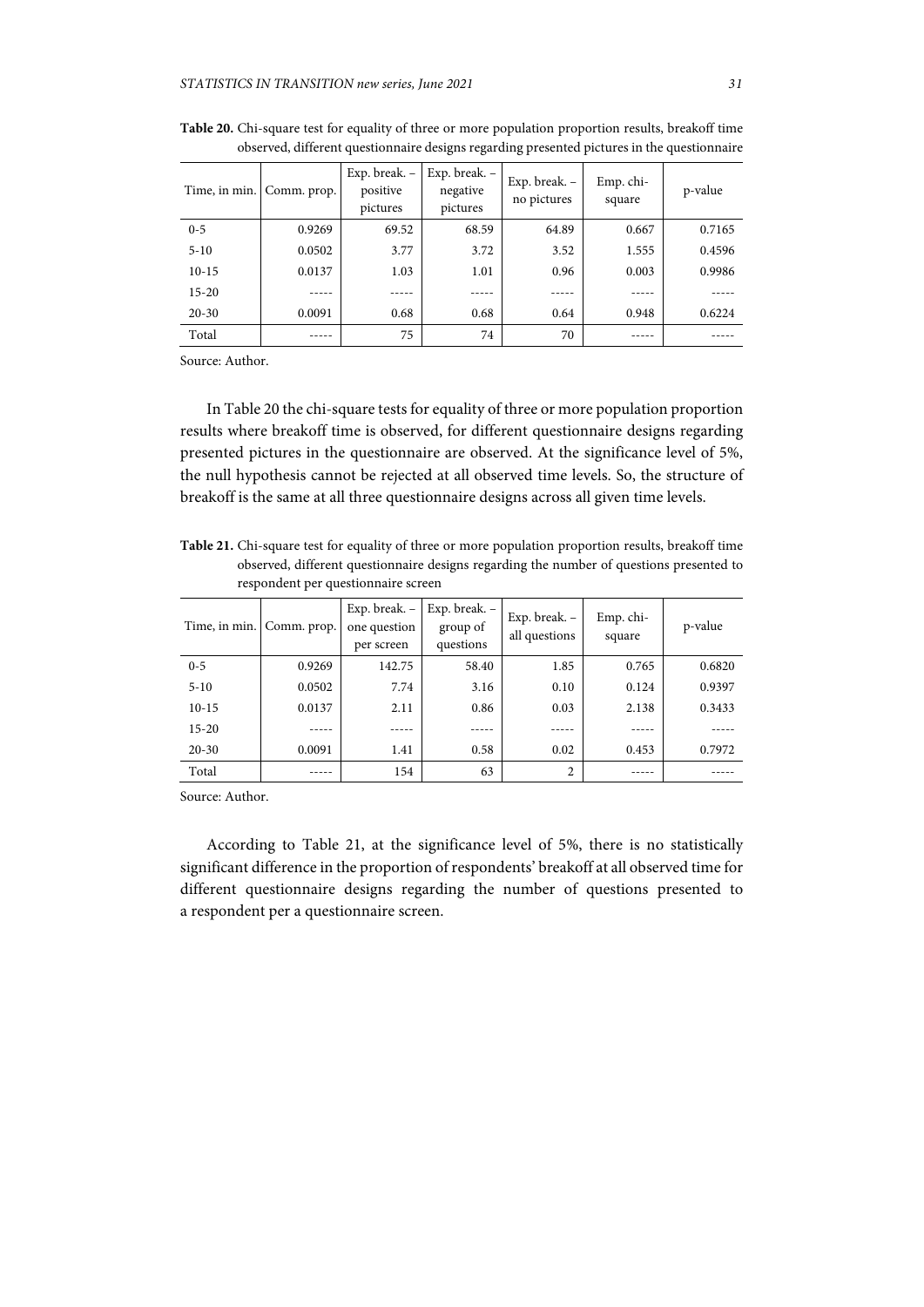| Time, in min. | Comm. prop. | Exp. break. $-$<br>joint stock<br>enterprises | Exp. break. $-$<br>limited<br>liability<br>enterprises | Exp. break. -<br>simple limited<br>liability<br>enterprises | Emp. chi-<br>square | p-value |
|---------------|-------------|-----------------------------------------------|--------------------------------------------------------|-------------------------------------------------------------|---------------------|---------|
| $0 - 5$       | 0.9269      | 5.56                                          | 188.17                                                 | 9.27                                                        | 1.567               | 0.4569  |
| $5 - 10$      | 0.0502      | 0.30                                          | 10.20                                                  | 0.50                                                        | 2.238               | 0.3266  |
| $10-15$       | 0.0137      | 0.08                                          | 2.78                                                   | 0.14                                                        | 0.240               | 0.8870  |
| $15 - 20$     |             | ----                                          |                                                        |                                                             |                     |         |
| $20 - 30$     | 0.0091      | 0.05                                          | 1.85                                                   | 0.09                                                        | 0.159               | 0.9235  |
| Total         |             | 6                                             | 203                                                    | 10                                                          |                     |         |

**Table 22.** Chi-square test for equality of three or more population proportion results, breakoff time observed, different questionnaire designs regarding the legal form of enterprises

Table 22 reveals that there is no statistically significant difference in the proportion of respondents' breakoffs according to the observed time categories between respondents from enterprises with a different legal form.

**Table 23.** Chi-square test for equality of three or more population proportion results, breakoff time observed, different questionnaire designs regarding the size of enterprises

| Time, in min. | Comm. prop. | Exp. break. -<br>small<br>enterprises | Exp. break. $-$<br>medium<br>enterprises | Exp. break. -<br>large<br>enterprises | Emp. chi-<br>square | p-value |
|---------------|-------------|---------------------------------------|------------------------------------------|---------------------------------------|---------------------|---------|
| $0 - 5$       | 0.9269      | 189.10                                | 10.20                                    | 3.71                                  | 1.269               | 0.5301  |
| $5 - 10$      | 0.0502      | 10.25                                 | 0.55                                     | 0.20                                  | 0.852               | 0.6532  |
| $10-15$       | 0.0137      | 2.79                                  | 0.15                                     | 0.05                                  | 0.224               | 0.8942  |
| $15 - 20$     |             |                                       |                                          |                                       |                     |         |
| $20 - 30$     | 0.0091      | 1.86                                  | 0.10                                     | 0.04                                  | 0.148               | 0.9285  |
| Total         |             | 204                                   | 11                                       | $\overline{4}$                        |                     |         |

Source: Author.

Results from Table 23 are in line with all the previous results. Again, it can be concluded that there is no statistically significant difference in respondent's proportions according to the observed time levels. So, this conclusion is valid for enterprises of different size as well.

**Table 24.** Chi-square test for equality of three or more population proportion results, breakoff time observed, different questionnaire designs regarding the main activity of enterprises

| Time, in<br>min. | Comm.<br>prop. | Exp. break.<br>- industrial<br>enterprises | Exp. break.<br>– trade<br>enterprises | Exp. break.<br>– service<br>enterprises | Exp. break.<br>– other<br>enterprises | Emp. chi-<br>square | p-value |
|------------------|----------------|--------------------------------------------|---------------------------------------|-----------------------------------------|---------------------------------------|---------------------|---------|
| $0 - 5$          | 0.9269         | 65.81                                      | 45.42                                 | 83.42                                   | 8.34                                  | 3.730               | 0.2921  |
| $5 - 10$         | 0.0502         | 3.57                                       | 2.46                                  | 4.52                                    | 0.45                                  | 4.933               | 0.1767  |
| $10-15$          | 0.0137         | 0.97                                       | 0.67                                  | 1.23                                    | 0.12                                  | 0.334               | 0.9536  |
| $15 - 20$        |                |                                            |                                       |                                         |                                       |                     |         |
| $20 - 30$        | 0.0091         | 0.65                                       | 0.45                                  | 0.82                                    | 0.08                                  | 1.465               | 0.6904  |
| Total            | .              | 71                                         | 49                                    | 90                                      | 9                                     |                     |         |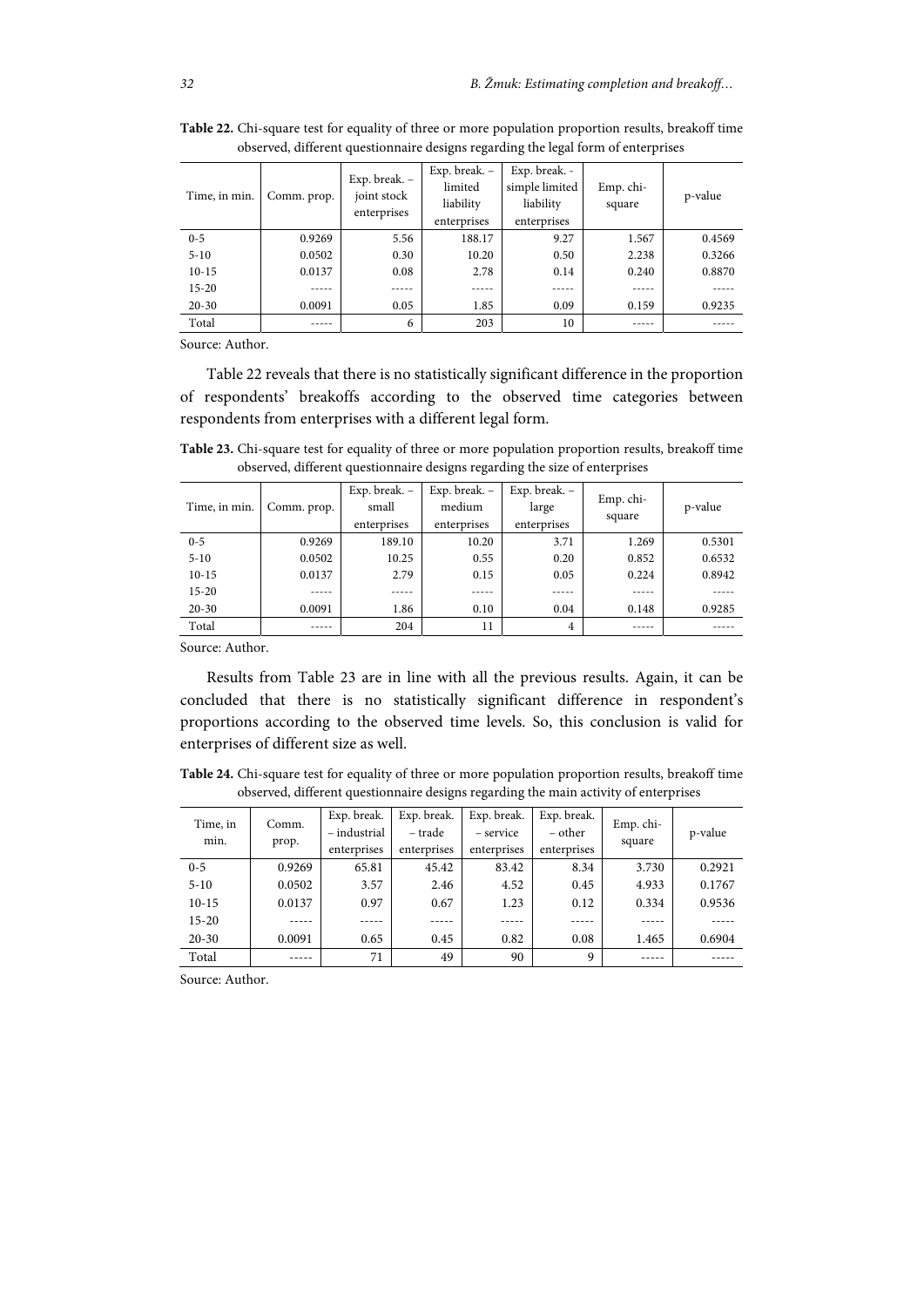Finally, in Table 24 distributions of respondents' breakoffs are compared for enterprises of different main activity. The chi-square results lead to the conclusion that there is no statistically significant difference in respondents' proportions at all observed breakoff time levels.

## **4.3. Regression modelling of the breakoff function**

In order to estimate the breakoff function linear regression modelling is applied. According to Figure 2, where cumulative distribution of all respondents according to breakoff time is shown, the relation between these two variables is not linear. Because of that, in the linear regression model cumulative proportion of respondents is observed as dependent variable, whereas the logarithm of time is observed as independent variable.



Figure 2. Cumulative distribution of respondents according to breakoff time, all respondents Source: Author.

When actual and regression are compared in Figure 2, it can be concluded that the regression function follows the actual values quite well. The results in Table 25 confirmed that the estimated regression model fits well the actual values.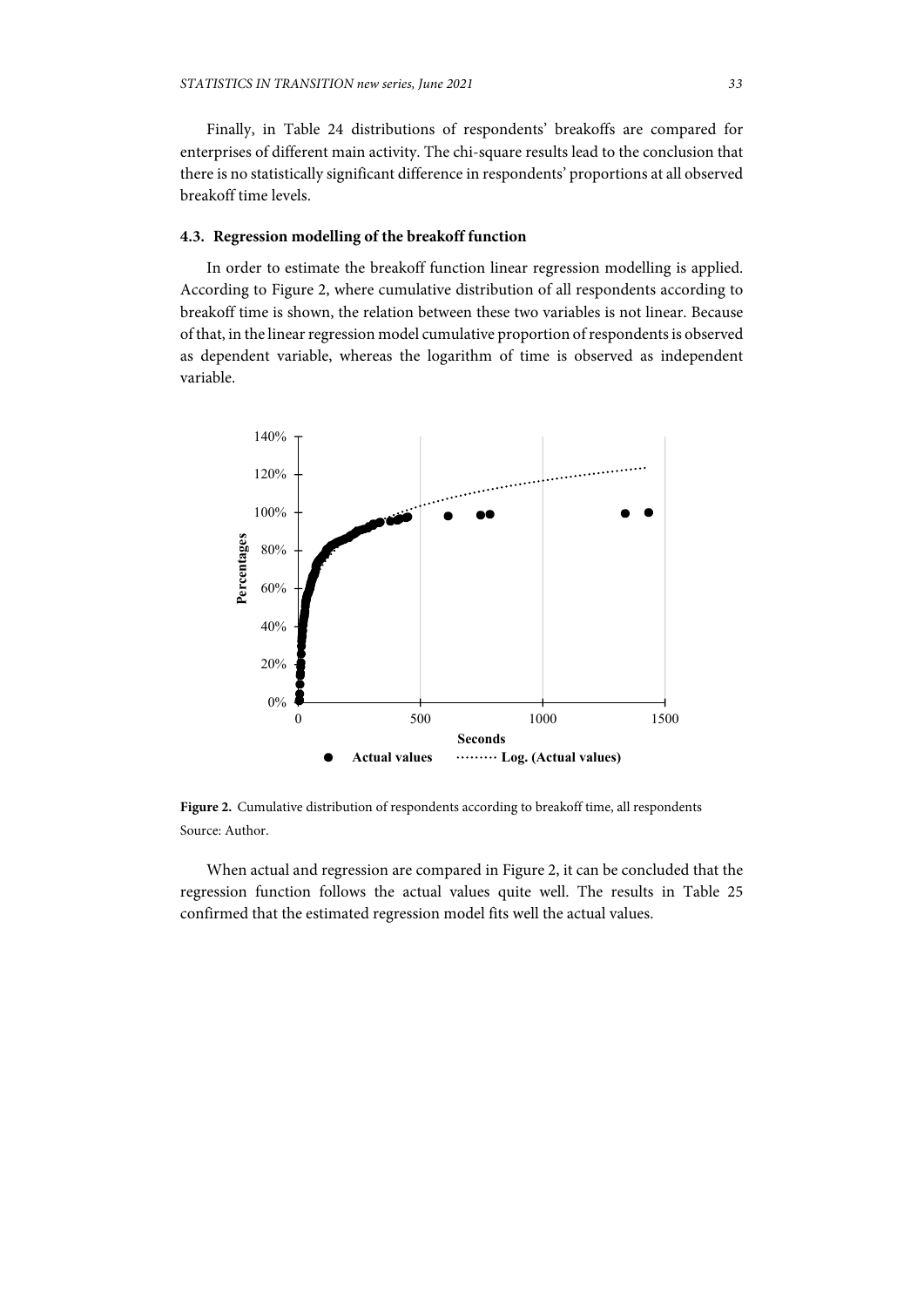**Table 25.** Regression analysis results, dependent variable cumulative proportion of respondents, independent variable ln time (in seconds), breakoff time observed, results for all observed categories of questionnaire designs

| Questionnaire designs<br>unique<br>stand.<br>break.<br>square<br>Estim.<br>p-value<br>Estim.<br>p-value<br>times<br>error<br>219<br>Total<br>110<br>0.9467<br>$-0.1597$<br>< 0.0001<br>0.1923<br>< 0.0001<br>0.0568<br><b>Pictures</b><br>0.9409<br>0.0671<br>< 0.0001<br>< 0.0001<br>75<br>54<br>$-0.2235$<br>0.2095<br>Positive pictures<br>Negative pictures<br>74<br>53<br>0.9285<br>0.0728<br>$-0.1701$<br>< 0.0001<br>0.1989<br>< 0.0001<br>Without pictures<br>0.9829<br>0.0358<br>$-0.2421$<br>< 0.0001<br>< 0.0001<br>70<br>50<br>0.2050<br><b>Questions</b><br>154<br>0.9061<br>0.0794<br>0.0008<br>< 0.0001<br>74<br>$-0.1106$<br>0.1941<br>One ques. per screen<br>Group of questions<br>63<br>0.9727<br>0.0464<br>$-0.3839$<br>< 0.0001<br>0.2139<br>< 0.0001<br>56<br>All questions<br>$\overline{2}$<br>$\overline{2}$<br>1.0000<br>0.0000<br>$-1.0019$<br>0.4666<br>-----<br>-----<br>Legal form |  | No. of. | No. of | $\mathbb{R}$ | Reg. | Intercept | Variable ln time |  |
|------------------------------------------------------------------------------------------------------------------------------------------------------------------------------------------------------------------------------------------------------------------------------------------------------------------------------------------------------------------------------------------------------------------------------------------------------------------------------------------------------------------------------------------------------------------------------------------------------------------------------------------------------------------------------------------------------------------------------------------------------------------------------------------------------------------------------------------------------------------------------------------------------------------|--|---------|--------|--------------|------|-----------|------------------|--|
|                                                                                                                                                                                                                                                                                                                                                                                                                                                                                                                                                                                                                                                                                                                                                                                                                                                                                                                  |  |         |        |              |      |           |                  |  |
|                                                                                                                                                                                                                                                                                                                                                                                                                                                                                                                                                                                                                                                                                                                                                                                                                                                                                                                  |  |         |        |              |      |           |                  |  |
|                                                                                                                                                                                                                                                                                                                                                                                                                                                                                                                                                                                                                                                                                                                                                                                                                                                                                                                  |  |         |        |              |      |           |                  |  |
|                                                                                                                                                                                                                                                                                                                                                                                                                                                                                                                                                                                                                                                                                                                                                                                                                                                                                                                  |  |         |        |              |      |           |                  |  |
|                                                                                                                                                                                                                                                                                                                                                                                                                                                                                                                                                                                                                                                                                                                                                                                                                                                                                                                  |  |         |        |              |      |           |                  |  |
|                                                                                                                                                                                                                                                                                                                                                                                                                                                                                                                                                                                                                                                                                                                                                                                                                                                                                                                  |  |         |        |              |      |           |                  |  |
|                                                                                                                                                                                                                                                                                                                                                                                                                                                                                                                                                                                                                                                                                                                                                                                                                                                                                                                  |  |         |        |              |      |           |                  |  |
|                                                                                                                                                                                                                                                                                                                                                                                                                                                                                                                                                                                                                                                                                                                                                                                                                                                                                                                  |  |         |        |              |      |           |                  |  |
|                                                                                                                                                                                                                                                                                                                                                                                                                                                                                                                                                                                                                                                                                                                                                                                                                                                                                                                  |  |         |        |              |      |           |                  |  |
|                                                                                                                                                                                                                                                                                                                                                                                                                                                                                                                                                                                                                                                                                                                                                                                                                                                                                                                  |  |         |        |              |      |           |                  |  |
|                                                                                                                                                                                                                                                                                                                                                                                                                                                                                                                                                                                                                                                                                                                                                                                                                                                                                                                  |  |         |        |              |      |           |                  |  |
|                                                                                                                                                                                                                                                                                                                                                                                                                                                                                                                                                                                                                                                                                                                                                                                                                                                                                                                  |  |         |        |              |      |           |                  |  |
|                                                                                                                                                                                                                                                                                                                                                                                                                                                                                                                                                                                                                                                                                                                                                                                                                                                                                                                  |  |         |        |              |      |           |                  |  |
|                                                                                                                                                                                                                                                                                                                                                                                                                                                                                                                                                                                                                                                                                                                                                                                                                                                                                                                  |  |         |        |              |      |           |                  |  |
| Joint stock ent.<br>6<br>6<br>0.9779<br>0.0519<br>$-0.3996$<br>0.0065<br>0.0002<br>0.2280                                                                                                                                                                                                                                                                                                                                                                                                                                                                                                                                                                                                                                                                                                                                                                                                                        |  |         |        |              |      |           |                  |  |
| Limited liability ent.<br>203<br>104<br>0.9434<br>0.0585<br>< 0.0001<br>0.1900<br>< 0.0001<br>$-0.1466$                                                                                                                                                                                                                                                                                                                                                                                                                                                                                                                                                                                                                                                                                                                                                                                                          |  |         |        |              |      |           |                  |  |
| Simple lim. liab. ent.<br>10<br>0.8510<br>0.1239<br>$-0.4455$<br>0.0192<br>0.2786<br>0.0001<br>10                                                                                                                                                                                                                                                                                                                                                                                                                                                                                                                                                                                                                                                                                                                                                                                                                |  |         |        |              |      |           |                  |  |
|                                                                                                                                                                                                                                                                                                                                                                                                                                                                                                                                                                                                                                                                                                                                                                                                                                                                                                                  |  |         |        |              |      |           |                  |  |
| <b>Size</b>                                                                                                                                                                                                                                                                                                                                                                                                                                                                                                                                                                                                                                                                                                                                                                                                                                                                                                      |  |         |        |              |      |           |                  |  |
| 204<br>104<br>0.9425<br>0.0598<br>$-0.1524$<br>< 0.0001<br>0.1905<br>< 0.0001<br>Small enterprises                                                                                                                                                                                                                                                                                                                                                                                                                                                                                                                                                                                                                                                                                                                                                                                                               |  |         |        |              |      |           |                  |  |
| Medium enterprises<br>0.9810<br>0.0438<br>$-0.3273$<br>< 0.0001<br>0.2523<br>< 0.0001<br>11<br>11                                                                                                                                                                                                                                                                                                                                                                                                                                                                                                                                                                                                                                                                                                                                                                                                                |  |         |        |              |      |           |                  |  |
| Large enterprises<br>0.9429<br>0.0945<br>$-0.2907$<br>0.0290<br>$\overline{4}$<br>$\overline{4}$<br>0.2225<br>0.2201                                                                                                                                                                                                                                                                                                                                                                                                                                                                                                                                                                                                                                                                                                                                                                                             |  |         |        |              |      |           |                  |  |
|                                                                                                                                                                                                                                                                                                                                                                                                                                                                                                                                                                                                                                                                                                                                                                                                                                                                                                                  |  |         |        |              |      |           |                  |  |
| Main activity                                                                                                                                                                                                                                                                                                                                                                                                                                                                                                                                                                                                                                                                                                                                                                                                                                                                                                    |  |         |        |              |      |           |                  |  |
| < 0.0001<br>< 0.0001<br>Industrial enterprises<br>71<br>50<br>0.9752<br>0.0432<br>$-0.2922$<br>0.2217                                                                                                                                                                                                                                                                                                                                                                                                                                                                                                                                                                                                                                                                                                                                                                                                            |  |         |        |              |      |           |                  |  |
| Trade enterprises<br>49<br>0.9256<br>0.0781<br>< 0.0001<br>37<br>$-0.1828$<br>0.2008<br>< 0.0001                                                                                                                                                                                                                                                                                                                                                                                                                                                                                                                                                                                                                                                                                                                                                                                                                 |  |         |        |              |      |           |                  |  |
| Service enterprises<br>90<br>0.9564<br>0.0587<br>< 0.0001<br>< 0.0001<br>56<br>$-0.1731$<br>0.1930                                                                                                                                                                                                                                                                                                                                                                                                                                                                                                                                                                                                                                                                                                                                                                                                               |  |         |        |              |      |           |                  |  |
| Other enterprises<br>9<br>9<br>0.9006<br>0.1026<br>$-0.4171$<br>0.0133<br>0.2773<br>0.0001                                                                                                                                                                                                                                                                                                                                                                                                                                                                                                                                                                                                                                                                                                                                                                                                                       |  |         |        |              |      |           |                  |  |

In Table 25, except for all respondents, main regression results for different categories of respondents are given as well. Almost all estimated regression model estimated regression coefficients are statistically significant at the significance level. Only in the regression model where large enterprises are observed, the constant term in not statistically significant at 5%. However, this is mainly due to fact that the regression model was estimated based on only four respondents.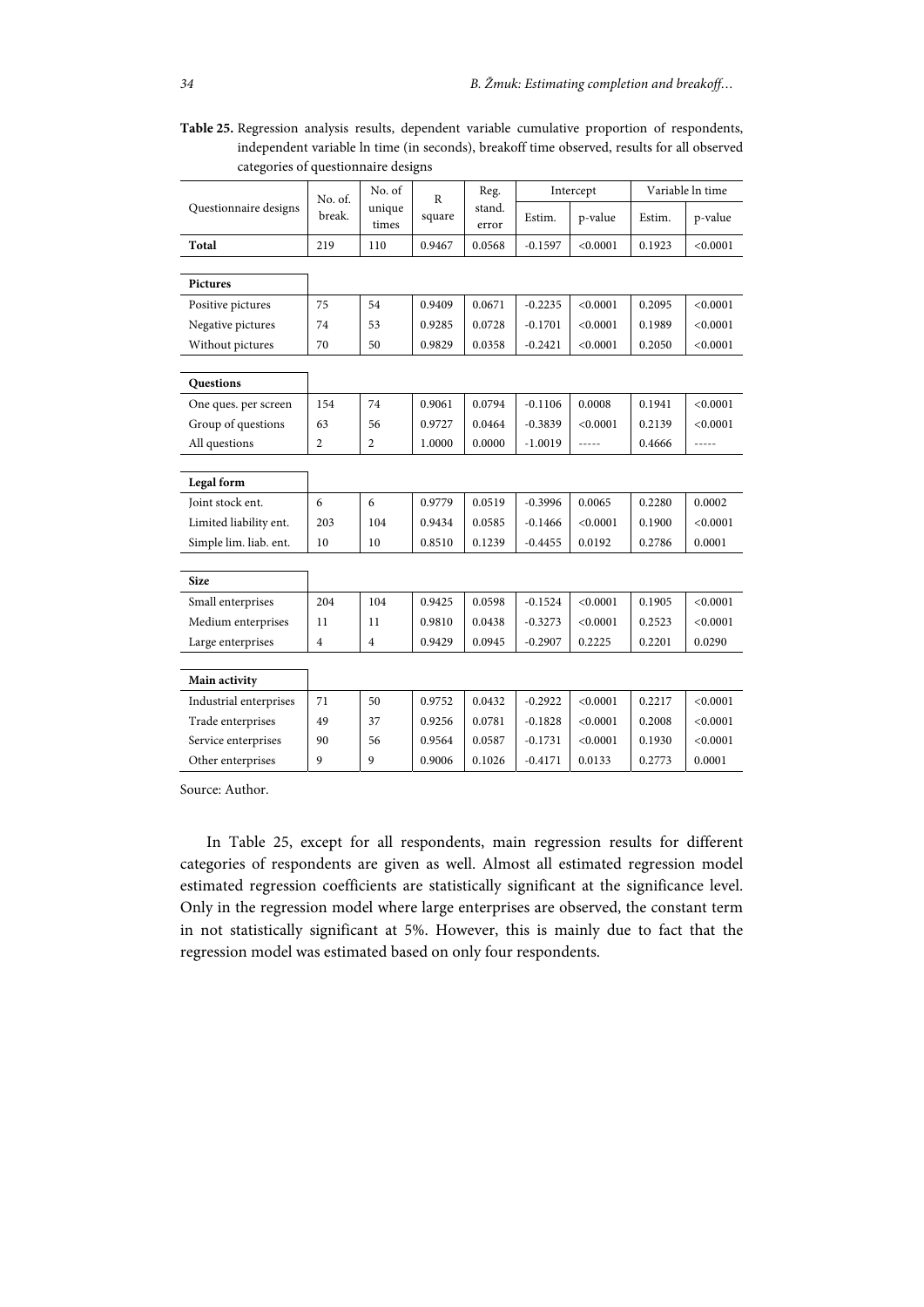|                                      | Speeding breakoff time |      |                  | Completion breakoff time |      |       |                  |         |
|--------------------------------------|------------------------|------|------------------|--------------------------|------|-------|------------------|---------|
| Questionnaire designs                |                        |      | No. of           | Per. of                  |      |       | No. of           | Per. of |
|                                      | Sec.                   | Min. | faster           | faster                   | Sec. | Min.  | slower           | slower  |
|                                      |                        |      | break.           | break.                   |      |       | break.           | break.  |
| Total                                | $\overline{2}$         | 0.04 | $\mathbf{0}$     | 0.00%                    | 417  | 6.94  | 7                | 3.20%   |
|                                      |                        |      |                  |                          |      |       |                  |         |
| Pictures                             |                        |      |                  |                          |      |       |                  |         |
| Positive pictures                    | 3                      | 0.05 | $\mathbf{0}$     | 0.00%                    | 343  | 5.72  | 4                | 5.33%   |
| Negative pictures                    | 2                      | 0.04 | $\mathbf{0}$     | 0.00%                    | 358  | 5.97  | 4                | 5.41%   |
| Without pictures                     | 3                      | 0.05 | $\boldsymbol{0}$ | 0.00%                    | 428  | 7.13  | 1                | 1.43%   |
|                                      |                        |      |                  |                          |      |       |                  |         |
| Questions                            |                        |      |                  |                          |      |       |                  |         |
| One question per screen              | 2                      | 0.03 | $\mathbf{0}$     | 0.00%                    | 306  | 5.09  | 9                | 5.84%   |
| Group of questions                   | 6                      | 0.10 | 3                | 4.76%                    | 644  | 10.74 | 3                | 4.76%   |
| All questions                        | 9                      | 0.14 | $\mathbf{0}$     | 0.00%                    | 73   | 1.22  | $\boldsymbol{0}$ | 0.00%   |
|                                      |                        |      |                  |                          |      |       |                  |         |
| Legal form                           |                        |      |                  |                          |      |       |                  |         |
| Joint stock enterprises              | 6                      | 0.10 | $\mathbf{0}$     | 0.00%                    | 464  | 7.73  | $\overline{0}$   | 0.00%   |
| Limited liability enterprises        | 2                      | 0.04 | $\mathbf{0}$     | 0.00%                    | 418  | 6.97  | 7                | 3.45%   |
| Simple limited liability enterprises | 5                      | 0.08 | $\mathbf{0}$     | 0.00%                    | 179  | 2.99  | 1                | 10.00%  |
|                                      |                        |      |                  |                          |      |       |                  |         |
| <b>Size</b>                          |                        |      |                  |                          |      |       |                  |         |
| Small enterprises                    | 2                      | 0.04 | $\mathbf{0}$     | 0.00%                    | 423  | 7.05  | 7                | 3.43%   |
| Medium enterprises                   | 4                      | 0.06 | $\mathbf{0}$     | 0.00%                    | 193  | 3.21  | $\mathbf{0}$     | 0.00%   |
| Large enterprises                    | 4                      | 0.06 | $\mathbf{0}$     | $0.00\%$                 | 352  | 5.86  | $\boldsymbol{0}$ | 0.00%   |
|                                      |                        |      |                  |                          |      |       |                  |         |
| Main activity                        |                        |      |                  |                          |      |       |                  |         |
| Industrial enterprises               | 4                      | 0.06 | $\mathbf{0}$     | 0.00%                    | 340  | 5.67  | 2                | 2.82%   |
| Trade enterprises                    | 2                      | 0.04 | $\boldsymbol{0}$ | 0.00%                    | 362  | 6.03  | 3                | 6.12%   |
| Service enterprises                  | 2                      | 0.04 | $\theta$         | 0.00%                    | 436  | 7.26  | $\overline{c}$   | 2.22%   |
| Other enterprises                    | 5                      | 0.08 | $\boldsymbol{0}$ | 0.00%                    | 166  | 2.76  | 1                | 11.11%  |

**Table 26.** Speeding and completion times estimates based on the regression models, breakoff time observed, results for all observed categories of questionnaire designs

In the same way as at the estimated completion functions, estimated breakoff functions can be used to identify respondents who break off too quickly or too slowly. However, according to Table 26, only respondents who had the questionnaire version where the group of questions were presented to a respondent per questionnaire screen had speeders. On the other hand, some too slow breakoff respondents were identified at some questionnaire designs.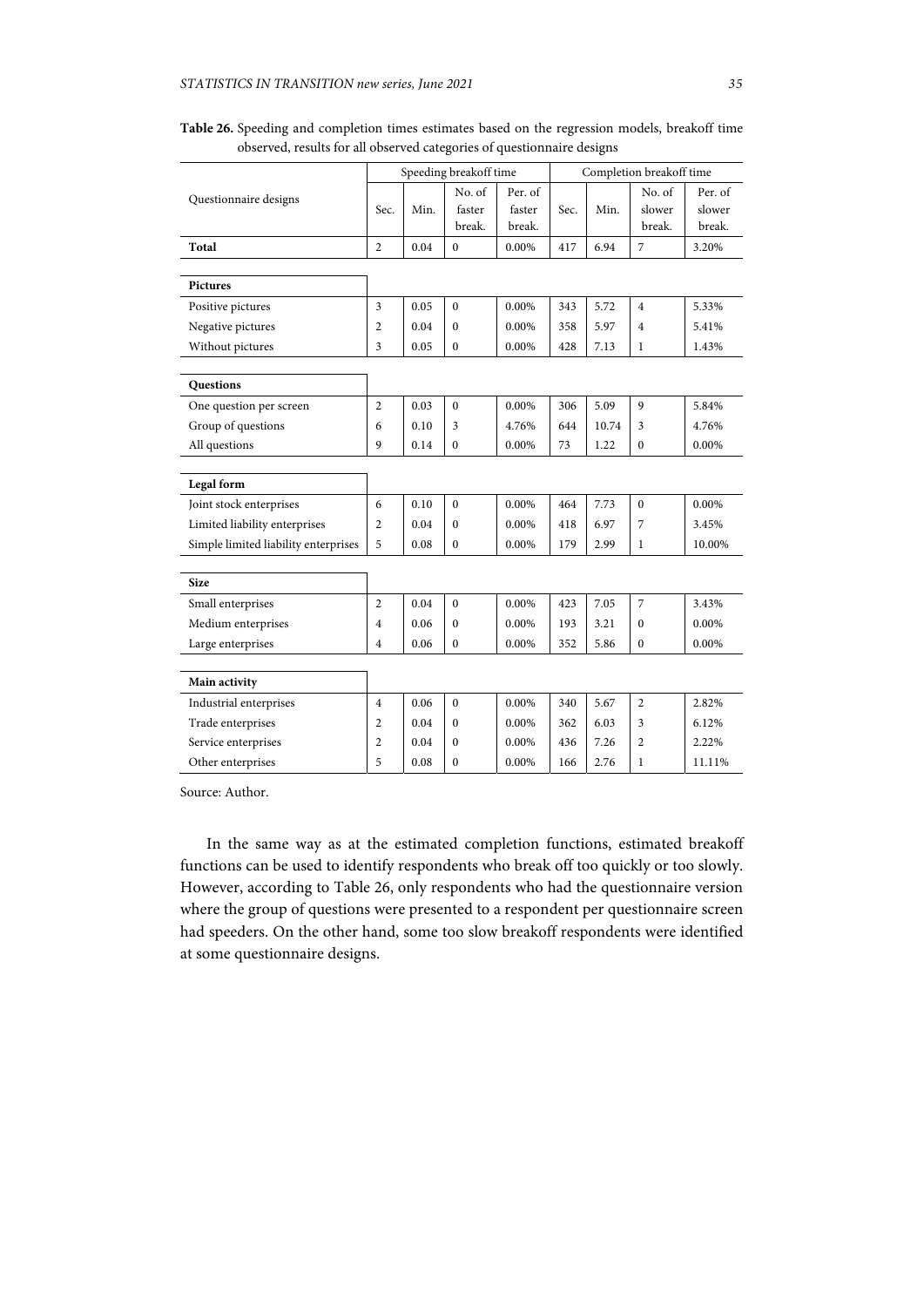# **5. Discussion**

In the paper the completion and breakoff functions of a business web survey are estimated. The estimations were conducted at the overall level, for all respondents together, but also according to certain characteristics of respondents. The estimates for the completion functions can be found in Table 12, whereas the estimates for the breakoff functions are given in Table 25. Due to paper length limits estimated functions are graphically presented only at the overall level for all respondents. In this way, in Figure 1 the completion function for all respondents is given, whereas in Figure 2 the breakoff function is shown.

According to the first research hypothesis, the optimal survey lengths, estimated by the completion and breakoff functions, are different for different questionnaire designs and for respondents of different characteristics. The optimal survey length here is defined as the time in which all respondents should have completed the survey. In this way, the optimal survey length is observed as the longest time in which respondents should have completed the survey. The longest time can be calculated by observing the estimated completion functions and calculate times when 100% as value of dependent variable is given.

Optimal survey lengths are given in Table 13. According to the results, the optimal survey length, when all respondents are taken into account, is 1,047 seconds or 17.45 minutes. If only results in Table 13 are observed, it can be concluded that for some questionnaire designs and for some characteristics of respondents the optimal survey length is not so different, whereas in some cases the difference is considerable. The difference in the optimal survey length seems to be rather small in the case of questionnaire designs where different pictures were presented to the respondents and in the case when enterprises are observed according to their main activity. In other cases, there is always one category at which the optimal survey length is considerably lower than in other categories. Because of that, researches have to take into account different questionnaire designs and characteristics of respondents during the process of developing the questionnaire design. In support of this process, the results from Chapter 3.2., where distributions of respondents according to the completion times are observed, should be consulted as well. In this way, generally speaking, the first research hypothesis can be accepted.

The estimated completion and breakoff functions could be used to detect respondents who were too fast or too slow. Too fast respondents did not have enough time for full cognitive perception of questions. Also, respondents could break off before they read the introductory survey page. On the other hand, too slow respondents probably just opened the survey and worked something else. This could happen in business surroundings very often because employees who are participating in the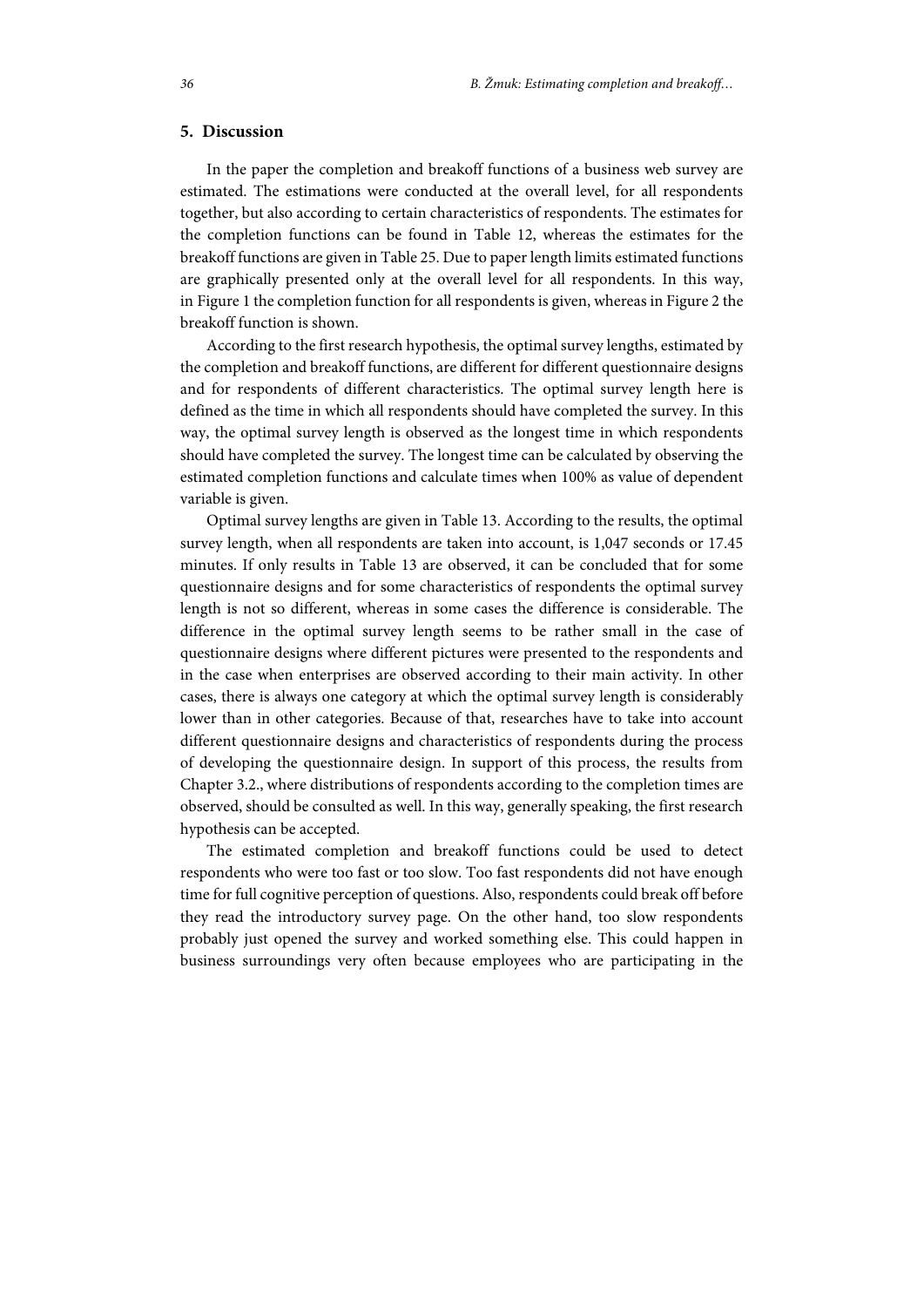survey could be interrupted, for example, by e-mail, phone call or other work colleagues. It could happen that a respondent left the survey open and then quickly provides answers, also. In both cases, in cases of too fast and too slow respondents, such respondents should be omitted from the analysis because their answer cannot be declared valid. If such answers would not been omitted, they could have certain impact on survey results and, consequently, wrong conclusions could be made.

In order to detect respondents who were too fast or too slow, the completion and breakoff functions should be used to calculate the limit times. The limit times are calculated by taking into account that the cumulative percentage of respondents is 0% and 100% respectively. In this way, two times are obtained in the completion and breakoff functions. If respondent's survey time is lower than the lower limit, the conclusion is that this respondent was too fast. On the other hand, if the respondents' survey time was longer than the upper limit, the conclusion is that those respondents were too slow. Those limits calculated based on the completion and breakoff functions are presented in Table 13 and Table 26, respectively. Except to omit too fast and too slow respondents which answers could have significant impact on the survey results, the results of this analysis could be used for further improvement of the survey questionnaire design. Finally, it can be concluded that the second research hypothesis can be accepted.

# **6. Conclusion**

The response rates in web surveys tend to be very low. Because of that, researchers should invest more effort to reach some appropriate response rate levels. One of the ways to increase response rates is to carefully design the questionnaire and its length. However, the question is how to know whether the questionnaire is too long or too complicated for respondents or not.

In the paper the completion and breakoff functions are proposed to be used to determine the optimal survey length. Those functions are estimated by observing cumulative proportion distribution of respondents according to their completion and breakoff times in a web business survey conducted on a sample of enterprises in Croatia. In order to keep things as simple as possible and therefore easily interpretable at the same time, a simple linear regression approach to the completion and breakoff functions estimation was used.

After the completion and breakoff functions have been estimated, the possibilities of their use are shown. It has been illustrated how the completion function can be used to estimate the optimal survey length or to estimate time in which respondents, even those who are inexperienced or unfamiliar with the survey, should complete the survey. In the paper additional possible use of the completion and breakoff functions is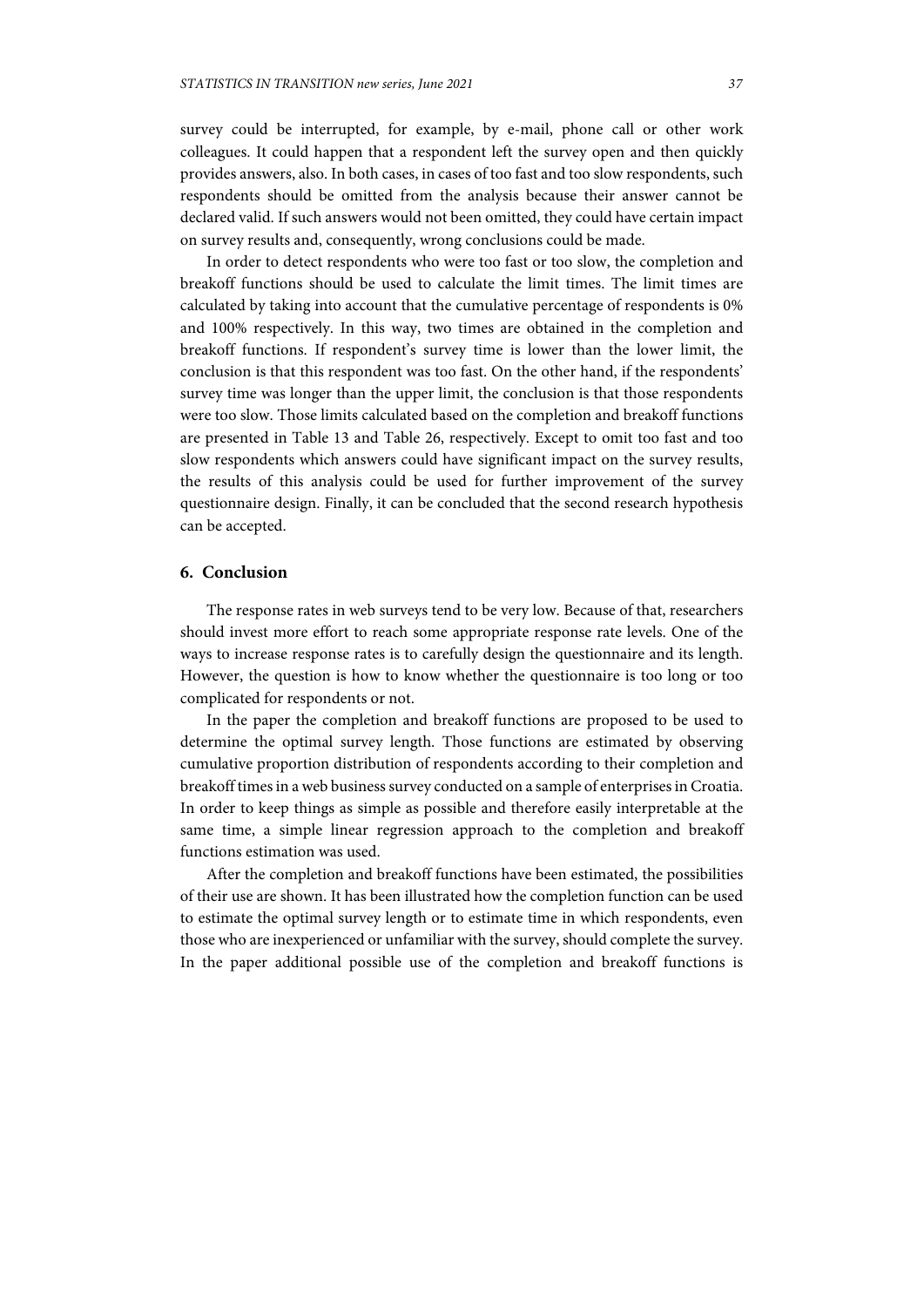presented as well. So, the use of the completion and breakoff functions in detecting too fast and too slow respondents is recommended as well.

However, while the regression diagnostic results have shown that the estimated completion and breakoff functions are of good fit, the estimates are valid only for the observed survey. So, the main limitation of the proposed approach is that a pilot study is needed to be able to estimate the completion and breakoff functions. In further research a way of estimating standardized completion and breakoff functions which could be used in business web survey should be found.

## **References**

- 1ka, (2020a). Osnovna priporočila: Kaj pomeni kompleksnost ankete? (in Slovenian). Available at: https://www.1ka.si/d/sl/spletne-ankete/osnovna-priporocila/kajpomeni-kompleksnost-ankete [02 June 2020].
- 1ka, (2020b). Osnovna priporočila: Kako dolga naj bo moja anketa? (in Slovenian). Available at: https://www.1ka.si/d/sl/spletne-ankete/osnovna-priporocila/kakodolga-naj-bo-moja-anketa [02 June 2020].
- Blumenberg, C., Zugna, D., Popovic, M., Pizzi, C., Barros, A.J.D., Richiardi, L., (2018). Questionnaire Breakoff and Item Nonresponse in Web-Based Questionnaires: Multilevel Analysis of Person-Level and Item Design Factors in a Birth Cohort, Journal of Medical Internet Research, Vol. 20, No. 12., pp. 1−11, DOI: 10.2196/11046.
- Crawford, S. D., Couper, M. P., Lamias, M. J., (2001). Web surveys: Perceptions of burden, Social Science Computer Review, Vol. 19, No. 2, pp. 146−162.
- Feng, C., Wang, H., Lu, N., Chen, T., He, H., Lu, Y., Tu, X. M., (2014). Logtransformation and its implications for data analysis, Shanghai archives of psychiatry, Vol. 26, No. 2, pp. 105−109.
- Galesic, M., (2006). Dropouts on the Web: Effects of Interest and Burden Experienced During an Online Survey, Journal of Official Statistics, Vol. 22, No. 2, pp. 313−328.
- Groves, R. M., (2006). Nonresponse Rates and Nonresponse Bias in Household Surveys, Public Opinion Quarterly, Vol. 70, No. 5, pp. 646−675.
- Göritz, A. S., (2006). Incentives in Web Studies: Methodological Issues and a Review, International Journal of Internet Science, Vol. 1, No. 1, pp. 58−70.
- Kish, L., (1995). Survey Sampling, New York: John Wiley & Sons.